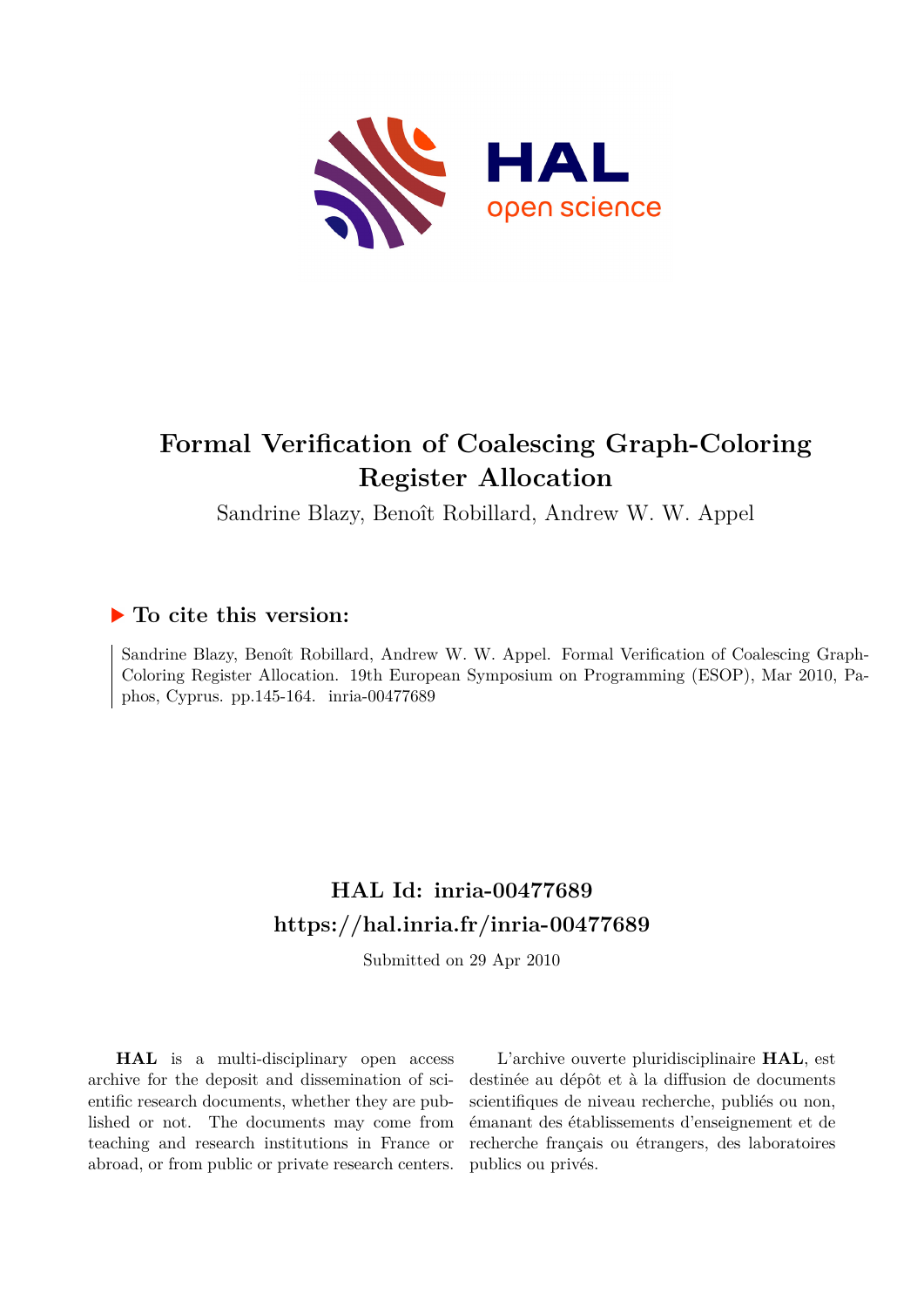## Formal Verification of Coalescing Graph-Coloring Register Allocation

Sandrine Blazy<sup>1</sup>, Benoît Robillard<sup>2</sup>, and Andrew W. Appel<sup>3</sup>

 $^{\rm 1}$ IRISA - Université Rennes 1 <sup>2</sup> CEDRIC - ENSIIE <sup>3</sup> Princeton University

Abstract. Iterated Register Coalescing (IRC) is a widely used heuristic for performing register allocation via graph coloring. Many implementations in existing compilers follow (more or less faithfully) the imperative algorithm published in 1996. Several mistakes have been found in some of these implementations.

In this paper, we present a formal verification (in Coq) of the whole IRC algorithm. We detail a specification that can be used as a reference for IRC. We also define the theory of register-interference graphs; we implement a purely functional version of the IRC algorithm, and we prove the total correctness of our implementation. The automatic extraction of our IRC algorithm into Caml yields a program with competitive performance. This work has been integrated into the CompCert verified compiler.

## 1 Introduction: Iterated Register Coalescing

Register allocation via graph coloring was invented by Chaitin et al. [\[9\]](#page-20-1). The variables of the program are treated as vertices in an interference graph. If two program variables are live at the same time<sup>[1](#page-1-0)</sup> then they must not be assigned to the same register: this situation is indicated by placing an edge in the interference graph. If the target machine architecture has  $K$  registers, then a  $K$ -coloring of the graph corresponds to a good register allocation.

Kempe's 1879 graph-coloring algorithm works as follows. Find a vertex  $x$  of degree  $\lt K$  from the graph. (Call such a vertex a *low-degree* vertex.) Remove x from the graph. Recursively  $K$ -color the rest of the graph. Now put x back in the graph, assigning it a color. Because (when x was removed) its degree was  $\lt K$ . there must be an available color for  $x$ . Kempe's algorithm is easy to implement and has a good running time.

<span id="page-1-0"></span>But some K-colorable graphs have no low-degree vertices (i.e. Kempe's algorithm is incomplete); not only that, some source programs are not K-colorable. Chaitin augmented Kempe's algorithm to handle spills—that is, some vertices are not colored at all, and the corresponding program variables are kept in memory instead of in registers. Spills are costly, because memory-resident variables

Except in specific cases where the variables are known to contain the same value.

A.D. Gordon (Ed.): ESOP 2010, LNCS 6012, pp. 145[–164,](#page-20-0) 2010. !c Springer-Verlag Berlin Heidelberg 2010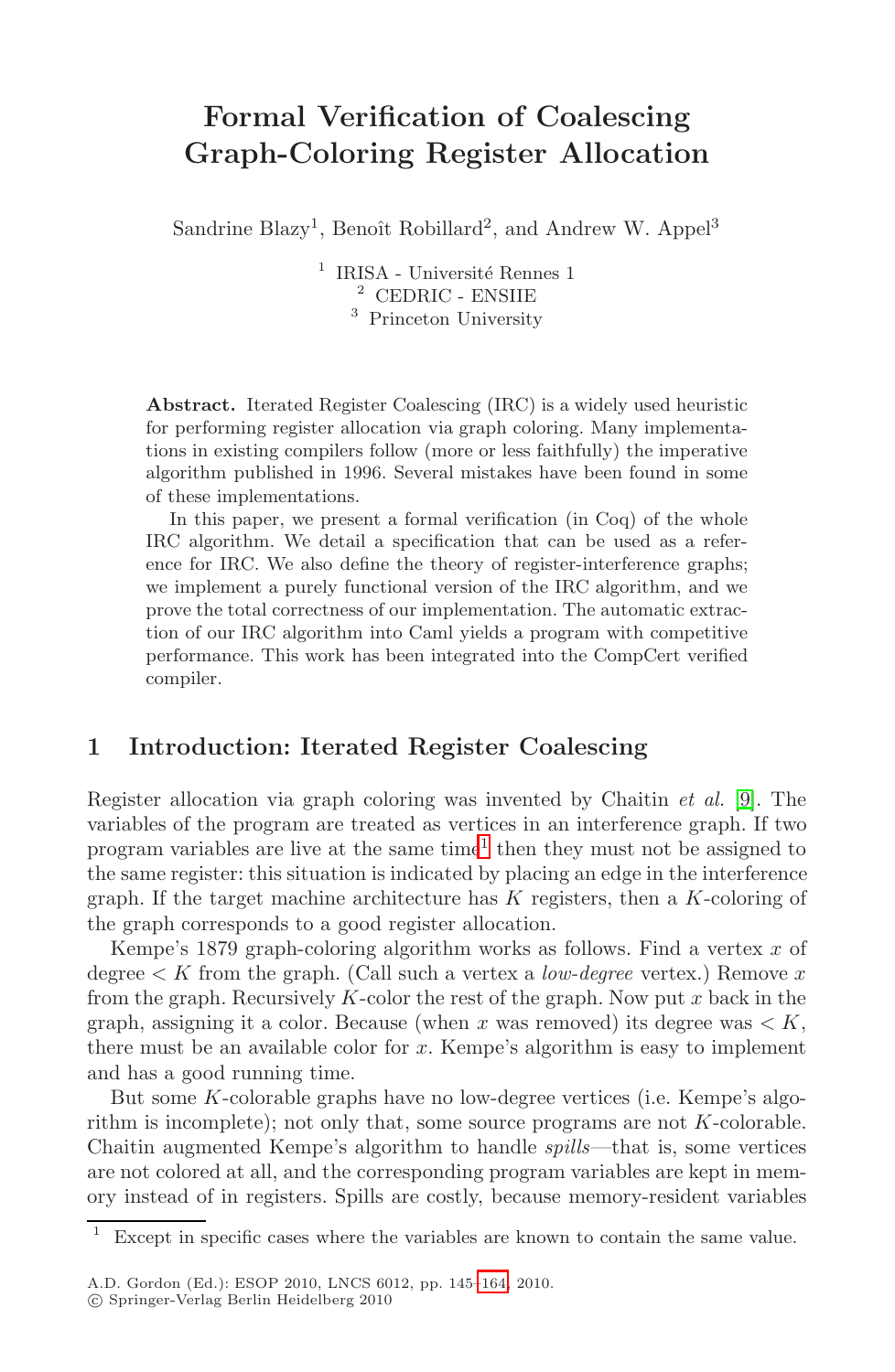must be loaded and stored. Chaitin's algorithm also chooses the set of variables to spill, based on interference properties of the graph and on cost heuristics.

Briggs et al. [\[8\]](#page-20-3) improve the algorithm by adding coalescing: if the program contains a move instruction from variable  $a$  to variable  $b$ , then these two variables should be colored the same (assigned to the same register) if possible. Briggs's algorithm works by adding preference edges to the interference graph in addition to interference edges. The problem is now, "K-color the graph subject to all interference constraints, with the least-cost-possible set of uncolored vertices, and with the fewest possible preference edges that connect differently colored vertices." Because overeager coalescing can lead to uncolorable graphs, Briggs coalesces preference-related vertices together only when it would not change a low-degree  $\left\langle \langle K \rangle \right\rangle$  vertex to a vertex having more than K high-degree neighbors.

George and Appel [\[13\]](#page-20-4) improve on Briggs's algorithm by interleaving graph simplification with Briggs's coalescing heuristic, and by adding a second coalescing heuristic. The result is that the coalescing is significantly better than in Briggs's version, and the algorithm runs no slower. George and Appel's "Iterated Register Coalescing" (IRC) algorithm is widely used in both academic and industrial settings, and many implementations follow the imperative pseudocode given in their paper.

Graph coloring is NP-hard; IRC (like Chaitin's algorithm) is subquadratic, but does not find optimal solutions. In practice IRC performs well in optimizing compilers, especially for machines with many registers (16 or more). When there are few registers available (8 or fewer) and when register allocation is preceded by aggressive live-range splitting, the IRC algorithm is too conservative: it does not coalesce enough, and spills excessively. In such cases, algorithms that use integer linear programming [\[3\]](#page-20-5) or the properties of chordal graphs [\[15\]](#page-20-6) are sometimes used to compute an optimal solution.

The CompCert compiler is a formally verified optimizing compiler for the C language [\[7,](#page-20-7)[17\]](#page-20-8). Almost all of CompCert is written in the purely functional Gallina programming language within the Coq theorem prover. That part of CompCert is formally verified with a machine-checked correctness proof, and automatically translated to executable Caml code using Coq's extraction facility.

As CompCert targets PowerPC, 32 registers are available. Register allocation in CompCert thus uses an imperative implementation of IRC implemented in Caml, closely following George and Appel's pseudocode. The result of (each run of) the Caml register-allocator is checked for consistency by a Gallina program, whose correctness is formally verified. This is *translation validation* [\[20](#page-20-9)[,19\]](#page-20-2), meaning that CompCert will (provably) never produce an incorrect translation of the source program, but if the Caml program produces an incorrect coloring (or fails to terminate) then CompCert will fail to produce a result at all.

In this new work we have written Iterated Register Coalescing as a pure functional program, expressed in Gallina (and easily expressible in pure ML or Haskell). We have proved the total correctness of the algorithm with a machinechecked proof in Coq, as well as its termination. Register allocation is widely recognized as complex by compiler writers, and IRC itself has sometimes been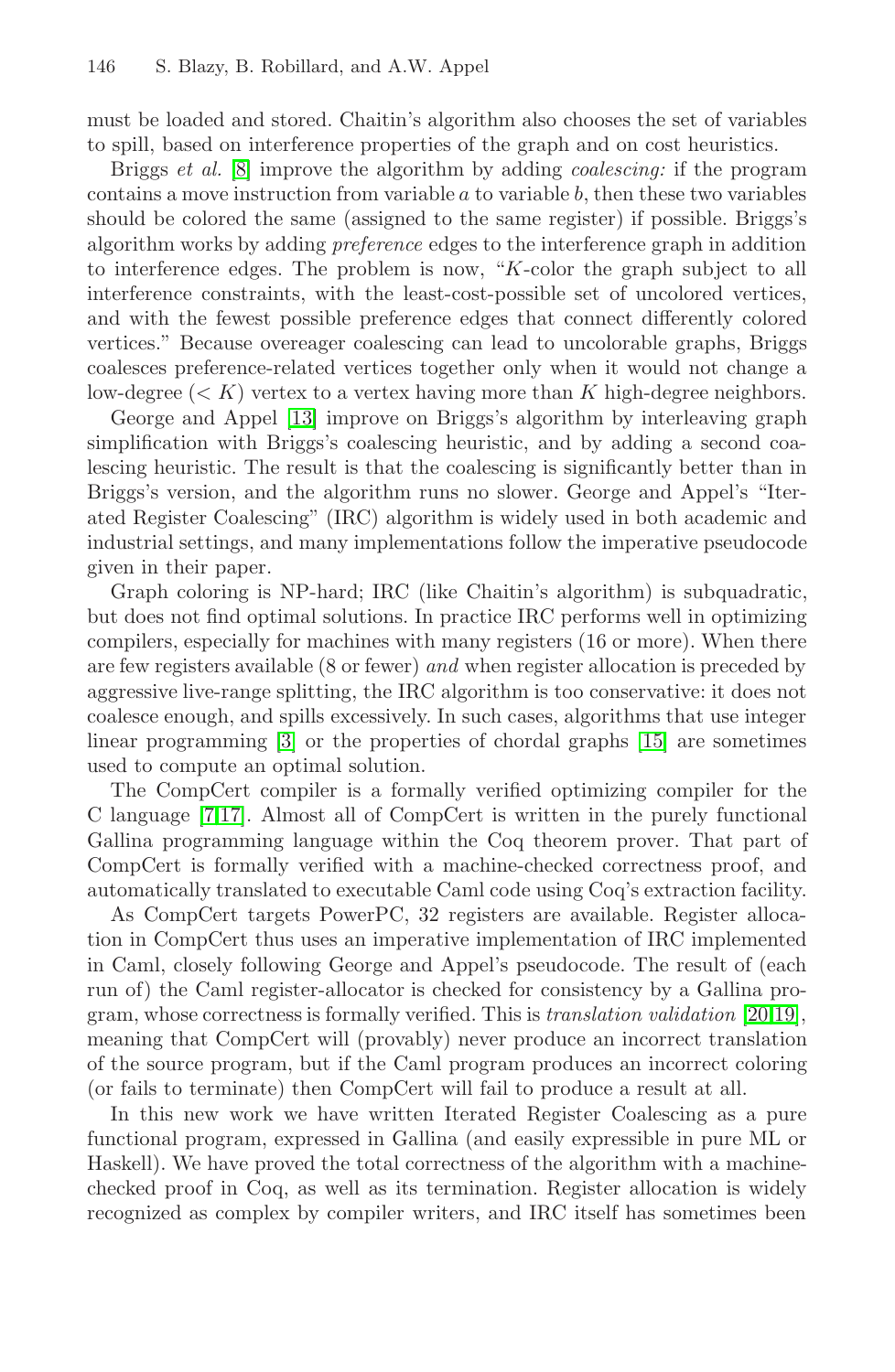incompletely or incorrectly described and implemented. In the years since publication of a description of IRC as detailed imperative pseudocode [\[2\]](#page-19-0), the third author has received several (correct) reports of minor errata in that presentation of the algorithm. Thus, a verified description and implementation of IRC is valuable. One contribution of our formalization work is to provide a correct reference description of IRC. We believe this is the first formal verification of an optimizing register allocation algorithm that is used in industrial practice.

All results presented in this paper have been mechanically verified using the Coq proof assistant [\[12](#page-20-10)[,6\]](#page-20-11). The complete Coq development is available online at <http://www.ensiie.fr/~robillard/IRC/>. A technical-report version of this paper with extensive proofs is also available at [http://www.ensiie.fr/](http://www.ensiie.fr/~robillard/IRC/techreport.pdf) [~robillard/IRC/techreport.pdf](http://www.ensiie.fr/~robillard/IRC/techreport.pdf). Consequently, the paper only sketches the proofs of some of its results; the reader is referred to the Coq development and the report for the full proofs.

The remainder of this paper is organized as follows. Section 2 introduces the IRC algorithm. Then, section 3 details this algorithm, as well as the worklists it computes incrementally. Section 4 defines the interference graphs and their main properties. Section 5 describes some properties that are useful for updating incrementally the worklists. Section 6 summarizes the termination proof of the IRC algorithm. Section 7 explains the soundness of the IRC algorithm. Section 8 is devoted to the experimental evaluation of our implementation. Related work is discussed in section 9, followed by concluding remarks.

## 2 Specification of the IRC Algorithm

The input to IRC is an interference *graph* and a *palette* of colors. The vertices of the graph are program variables. Some program variables must be assigned to specific machine registers, because they are used in calling conventions and for other reasons; these vertices are called precolored. The palette represents the set of all the machine registers, which corresponds to the precolored variables. The (undirected) edges of the graph are interference edges, which are unweighted, and preference edges, which are weighted.

There is just one data type Vertex.t representing all of these concepts: variable, graph vertex, register, color. A color is just a register; a register is simply one of the variables from the set of precolored vertices. We require nothing of the Vertex.t type except that it be provided with a computable total ordering (for fast search-tree lookups). An edge is (isomorphic to) a pair of vertices with an optional weight. The equality over edges considers the edge  $a \rightarrow b$  equal to the edge  $b \rightarrow a$  and we denote the edge by  $(a, b)$ .

The output of IRC is a *coloring*, that is, a partial mapping from variables to colors. The range of the coloring must be a subset of the precolored variables (i.e. machine registers). Whenever the graph contains an interference edge between a and b, the coloring must map a and b to different colors.

The cost of a coloring is the sum of move-cost and spill-cost. Move-cost  $w$ occurs when there is a preference edge of weight  $w$  between  $a$  and  $b$ , and the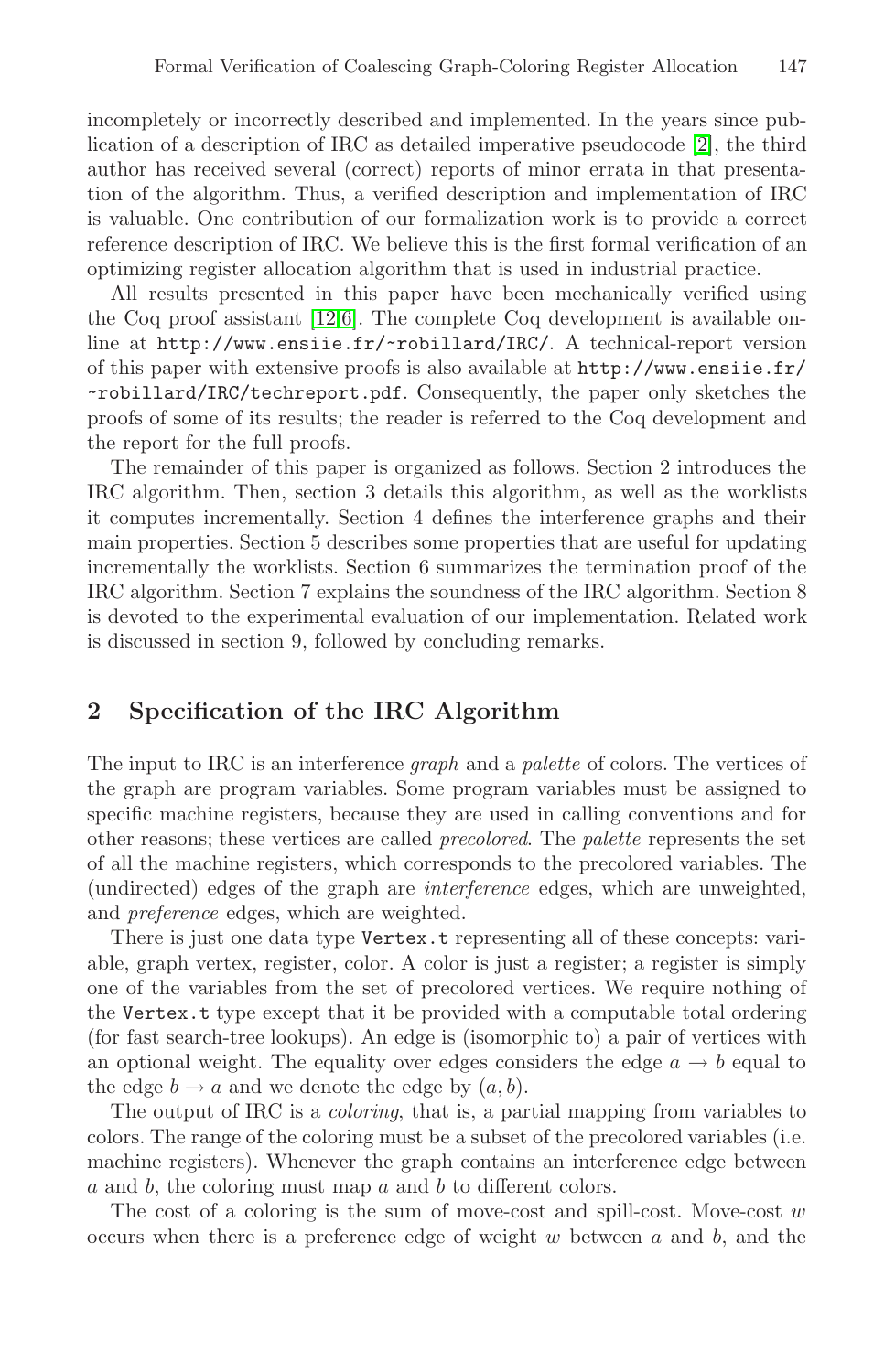coloring maps  $a$  and  $b$  to different colors. Spill-cost occurs when the coloring fails to map a variable. IRC does not in general produce optimum-cost colorings, so we will not reason formally about costs: we will not formalize move-cost and spill-cost, nor specify the properties of the weight type.

The next section details a Gallina program that is equivalent to the IRC algorithm. Informally we will see that this Gallina program is equivalent to the IRC algorithm that performs well in the real world, formally we prove that the algorithm always terminates with a valid coloring, and empirically we measure the run time of the program (as extracted from Gallina to ML and compiled with the Caml compiler).

## 3 Sketch of the IRC Algorithm

Recall that a *low-degree* vertex is incident on  $\lt K$  interference edges. A *high*degree vertex has  $\geq K$  interference edges. A move-related vertex is mentioned in at least one preference edge. To run faster, IRC uses worklists which classify vertices according to their degree and their move-relationship. The worklists are the following ones.

- 1. spillWL is defined as the set of high-degree, nonprecolored vertices.
- 2. freezeWL is defined as the set of low-degree, move-related, nonprecolored vertices.
- 3. simplifyWL is defined as the set of low-degree, nonmove-related, nonprecolored vertices.
- 4. movesWL is defined as the set of preference edges.

The properties of the four worklists can be seen as an invariant, that we call WL\_invariant. The efficiency of IRC and its proof rely on this invariant.

Given a graph  $g$ , the worklists can be computed straightforwardly by examining the set of edges incident on each vertex. George and Appel's IRC algorithm incrementally updates these worklists. Thus, there is no need to search for lowdegree vertices and move-related vertices in the whole graph after each step, but only at their initialization.

IRC usually takes as argument the interference graph g and the palette of colors (or  $K$  which is the cardinality of *palette* since *palette* is isomorphic to  $1..K$ ). The first step is then to initialize the worklists wl that we define as the quadruple (spillWL, freezeWL, simplifyWL, movesWL). The only argument we give to the IRC algorithm is a record (called  $irc\text{-graph}$ ) consisting of g, wl, pal, K, a proof that (WL invariant q pal wl) is preserved, and a proof that K is the cardinality of pal. Maintaining  $K$  in the  $irc\_graph$  record avoids computing it at each recursive call to IRC. This record is defined in Fig. [1](#page-5-1) as well as its construction.

<span id="page-4-0"></span>The IRC algorithm as we write it in  $\text{Gallina}^2$  $\text{Gallina}^2$  is given in Fig. [2.](#page-5-0) Option types are used to represent partial functions. A value of type option t is either  $\emptyset$ (pronounced "none"), denoting failure, or  $|x|$  (pronounced "some x"), denoting success with result  $x : t$ .

<sup>2</sup> Modulo some notation, but otherwise unchanged.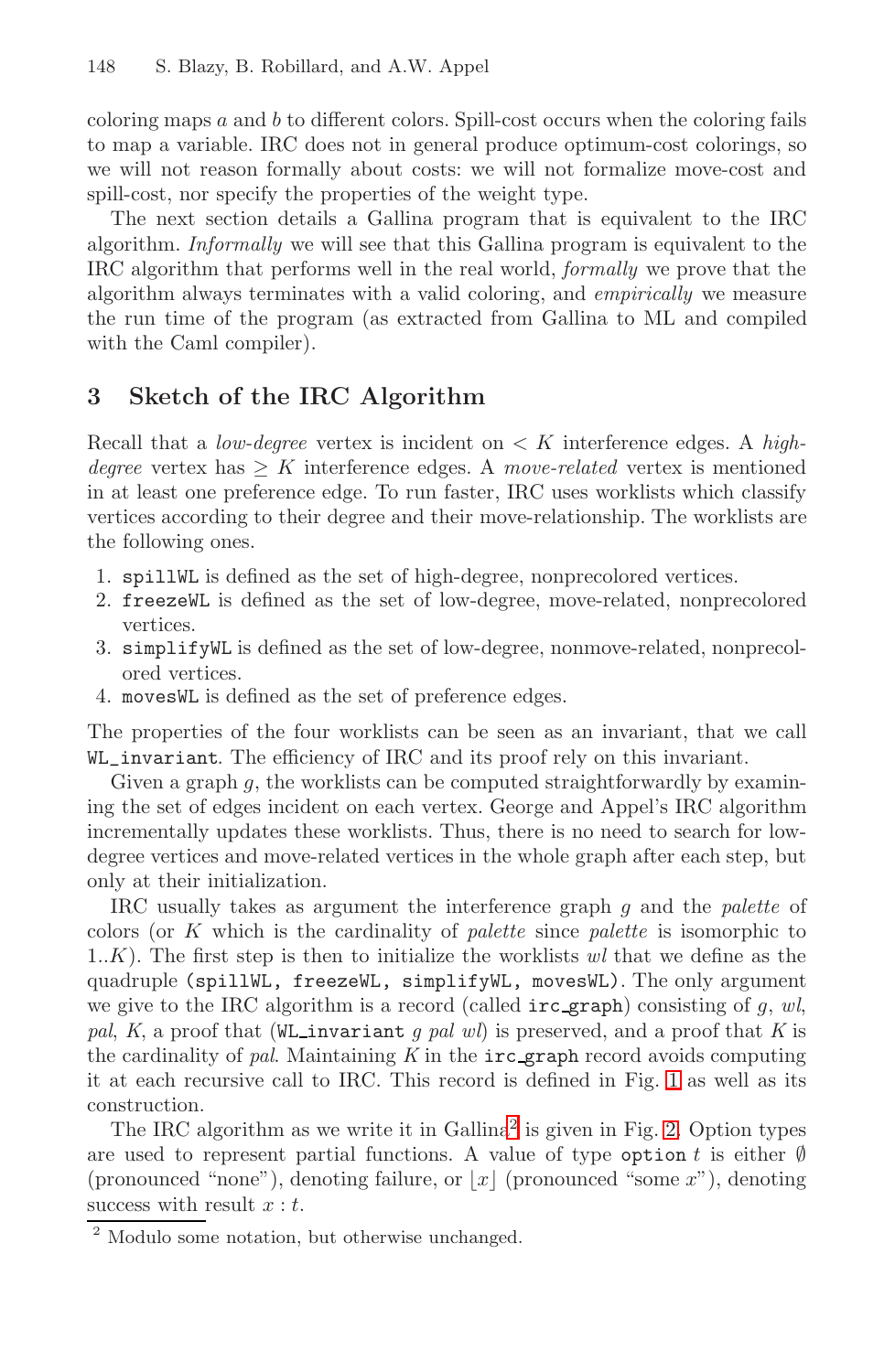```
\texttt{Record} irc_graph := Make_IRC_Graph {
  gph : Graph . t ;
  w1 : WL;
  pal : VertexSet.t;
  k : nat ;
  Hwl : WL_invariant gph pal wl;
  Hk : VertexSet.cardinal pal = k }.
Definition graph_to_IRC_graph g palette :=
  let K := VertexSet . cardinal palette in
  let wl := init<sub>WL</sub> g K in
  Make_IRC_Graph g wl palette K
                 ( WL_invariant_init g K wl ) ( refl_equal K ) .
Definition Iterated_Register_Coalescing g palette :=
  let g' := graph_to_IRC\_graph g palette in (IRC g').
```
Fig. 1. The irc graph record and the initialization of IRC. The record is built from an interference graph and a palette. This irc graph is given as argument to IRC.

```
1 : Algorithm IRC g : Coloring :=2 : match simplify g with
3 : \left| \left[ \left( r,g' \right) \right] \right| \Rightarrow available_coloring g r (IRC g')
4 : | \emptyset \implies \text{match} coalesce g with
5 : | \lfloor (e,g') \rfloor \Rightarrow complete_coloring e (IRC g')
6 : \vert \quad \emptyset \quad \Rightarrow match freeze g with
7 :\text{if } \Rightarrow \text{IRC } \text{g'}8 : \vert \emptyset \rangle => match spill g with
9 : | [r, g'] \Rightarrow available_coloring g r (IRC g')
10: \emptyset \Rightarrow precoloring g
11: end
12: end
13: end
14: end .
```
Fig. 2. Implementation of the IRC algorithm in Coq

The IRC algorithm is as follows. If there is a low-degree, nonmove-related vertex, then simplify (lines 2 and 3): remove a low-degree vertex, color the rest of the graph, put back the vertex. Otherwise, if there is a coalescible move (i.e. vertices  $a$  and  $b$  related by a preference edge, such that the combined vertex  $ab$ has less than  $K$  high-degree neighbors), then *coalesce* (lines  $4$  and  $5$ ). Otherwise, if there is a low-degree vertex, then freeze (lines 6 and 7): mark the low-degree vertex for simplification, even though it is related by a preference edge, and even though this could cause the move-related vertices to be colored differently. Otherwise, if there are only high-degree vertices, then spill (lines 8 and 9): remove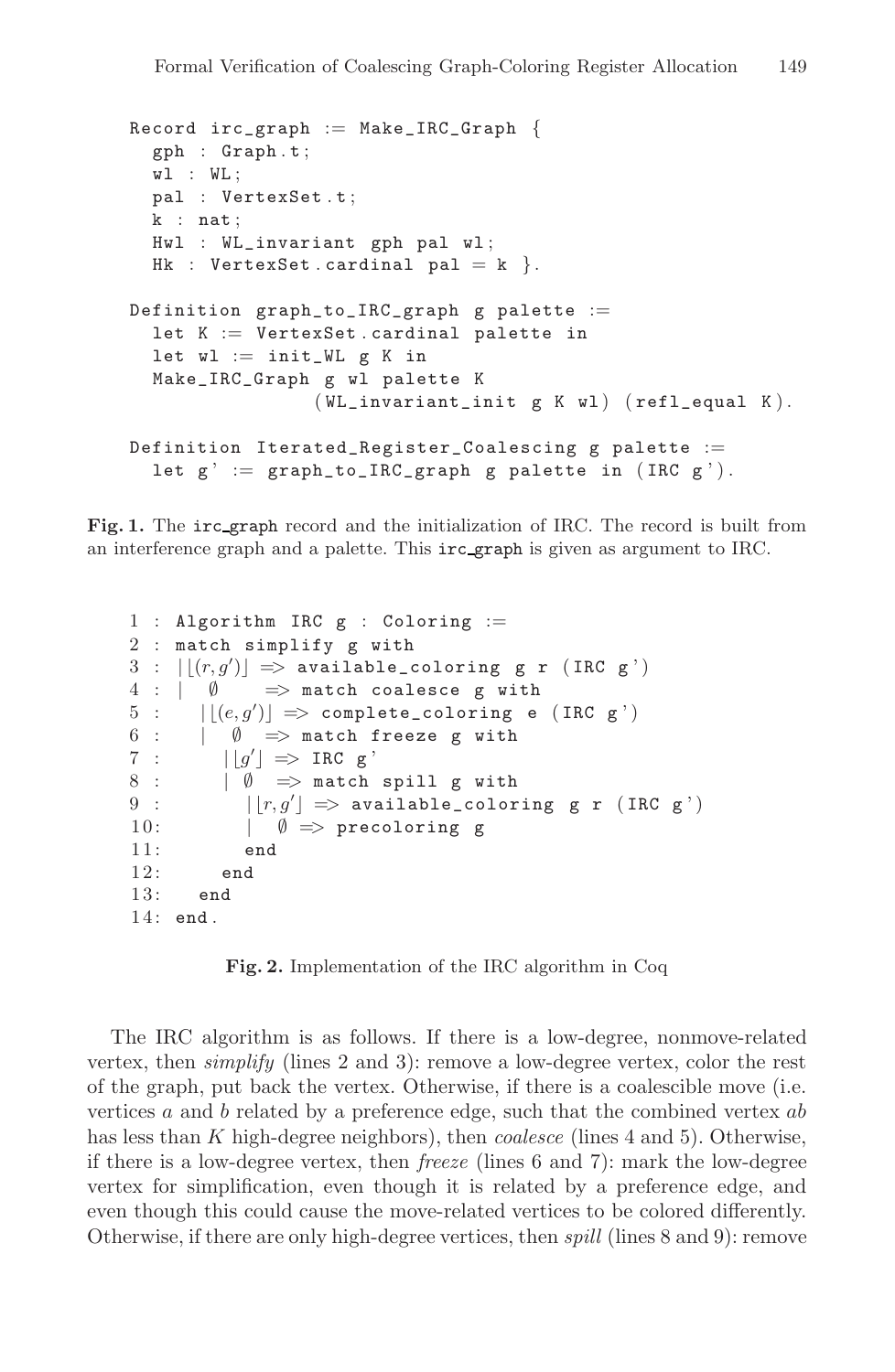a vertex, color the rest of the graph, then attempt to put this vertex back into the graph. This attempt may succeed, but is not guaranteed to; there may be no color available for it. Finally, if there are neither low-degree nor highdegree nonprecolored vertices, the graph contains only precolored vertices, and the recursion bottoms out (line 10).

Our different data structures are represented using the Coq library for finite sets (and finite maps) of elements from a totally ordered type, implemented as AVL trees. We take advantage of not only the library implementations (with  $O(\log N)$  operations for nondestructive insert, membership, etc.) but also the library proofs of correctness of these operations. Thus we can write the algorithm in a purely functional style with only an asymptotic cost penalty of  $\log N$ .

Our formally verified implementation of IRC abstracts interference graphs, so that several implementations of the graph abstraction can be plugged to the algorithm. We have built one such graph implementation, and proved it correct. The extraction (automatic translation into Caml) of our implementation runs competitively with the standard IRC algorithm as implemented imperatively in Caml.

#### 3.1 Functions Updating the Graph

Four auxiliary functions called by IRC update the  $irc\_graph\ g$  and yield a new irc graph. These functions are:

- (simplify g) simplifies a vertex v and returns  $[(v, g')]$  where g' is the result from the removal of  $v$  from  $g$ . If no vertex is candidate for the simplification, then  $\emptyset$  is returned.
- (freeze g) deletes the preference edges incident on a low-degree, nonprecolored, move-related vertex v, and returns  $[g']$ . If no vertex can be frozen, then  $\emptyset$  is returned.
- (coalesce g) looks for a coalescible edge  $e$  of g and merges its endpoints, leading to a graph  $g'$ , and returns  $\lfloor (e, g') \rfloor$ . If there is no coalescible edge in the graph, ∅ is returned.
- (spill g) spills a vertex v having the lowest spill cost and returns  $[(v, g')]$ where  $g'$  is the result from the removal of v from  $g$ . If no nonprecolored vertex remains in the graph, then  $\emptyset$  is returned.

Each of these functions is divided into two parts : first it determines whether the operation is possible or not (e.g. if there exists a coalescible move); then if it is, it updates the irc graph by calling another function, postnamed with irc. These latter functions call operations of the graph abstract data type, reuse directly the palette (as well as  $K$  and the proof of  $HK$ ), and update the worklists. Moreover, the proof of the worklist invariant is incrementally updated in order to prove the invariant for the new graph.

Fig. [3](#page-7-0) shows how the simplify irc function calls the remove vertex function. The (nontrivial) specification of the function updating the graph is defined in the graph interface. Inv simplify wl is the lemma stating that the invariant is preserved by the simplify wl function. Its proof is hard and needs to be done separately for each function. It is required to build the record.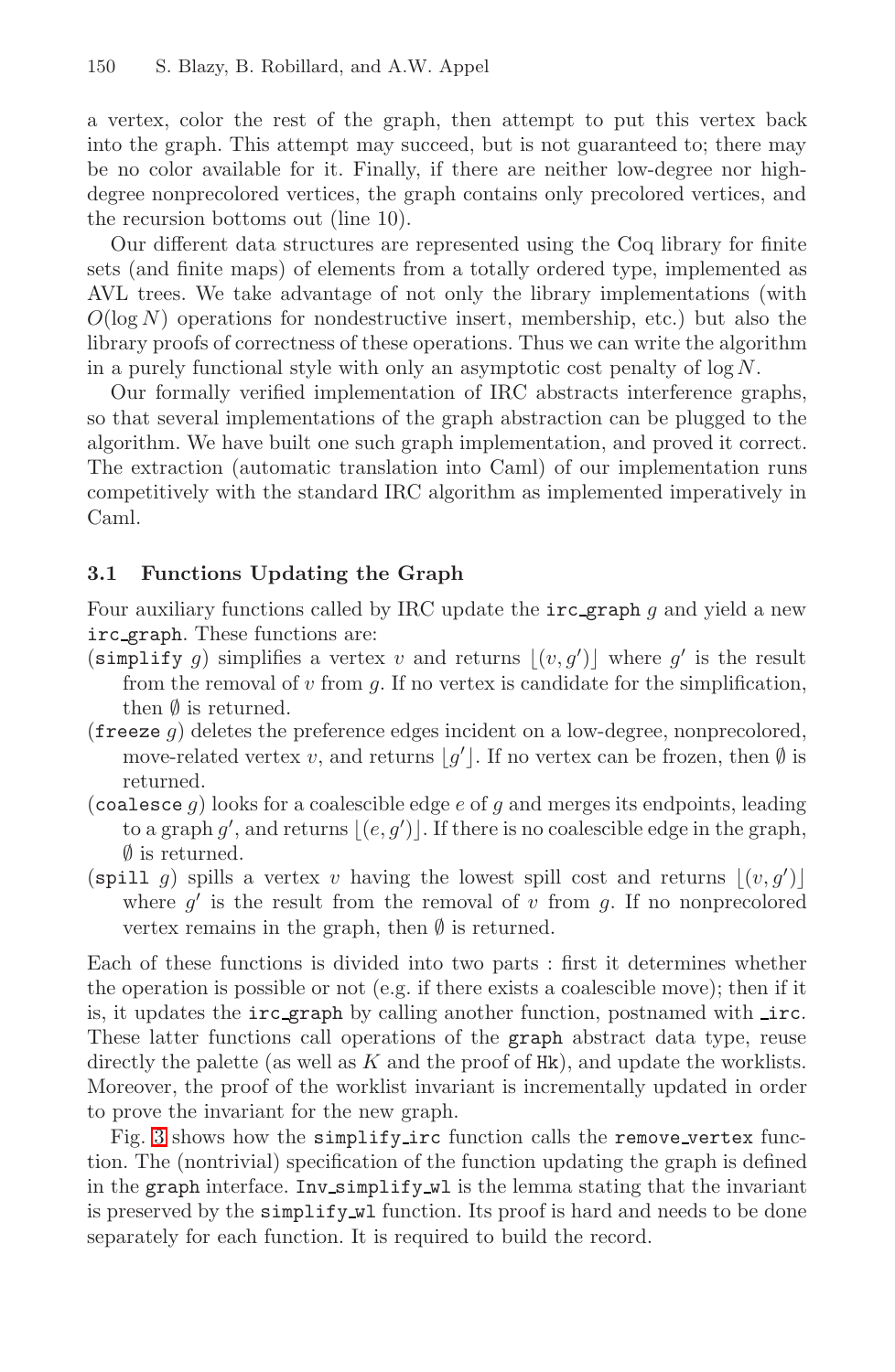```
Definition simplify_irc r ircg H :=Make_IRC_Graph (remove_vertex r (gph ircg))
                (simplify_w1 r ircg (k ircg))( pal ircg )
                (k ircg)
                ( Inv_simplify_wl r ircg H )
                ( Hk ircg ) .
```
Fig. 3. Definition of the simplify\_irc function. It takes a vertex r to simplify and an irc\_graph as input and calls the function remove\_vertex acting on a graph. The hypothesis called H states that  $r$  belongs to the simplify worklist of  $(\forall l$  ircg).

## 3.2 Functions Updating the Coloring

The algorithm starts from a nonempty coloring (i.e. with precolored vertices). Then, IRC colors at most one vertex per recursive call until all the nonprecolored vertices are colored or marked for spilling. This process uses the three following functions.

- (precoloring g) is a mapping containing just  $x \mapsto x$  for every x such that  $x \in$  vertices (gph g)  $\cap$  palette. When we use this function, it should be the case that vertices  $(\text{gph } g) \subseteq \text{valette}$ , that is, g contains only precolored nodes.
- (available coloring q v m) is defined as  $m[v \mapsto c]$ , where c is any element of  $((pal\ q) – (forbidden\ v\ m\ q)).$  Informally, this function assigns to v a color c such that no interference neighbor of v is colored with c, if such a color exists (it may not be the case when a variable is spilled). The forbidden set is the union of all the colors (in the range of  $m$ ) of the interference neighbors of  $v$  in  $q$ .
- (complete coloring e m), with  $e = (x, y)$ , is defined as  $m[y \mapsto m(x)]$  if  $x \in \text{dom}(m)$ , otherwise just m. It is used to assign the same color to the endpoints of a coalesced edge.

## 4 Interference Graphs

The Coq standard library does not contain any general library on graphs yet. Indeed, formalizing graph theory requires many application-specific choices. We have defined a generic interface for *interference graphs* (i.e. the type called graph), as well as an implementation of them. Our interface is voluntarily minimal: it consists only of definitions and properties that are needed by the IRC algorithm. Such a minimal interface could be reused and extended in a further development. This section presents this interface and focuses on the specification of the functions updating the graph. The implementation of the interface as well as the proofs of the properties are not detailed in this paper, but can be consulted online.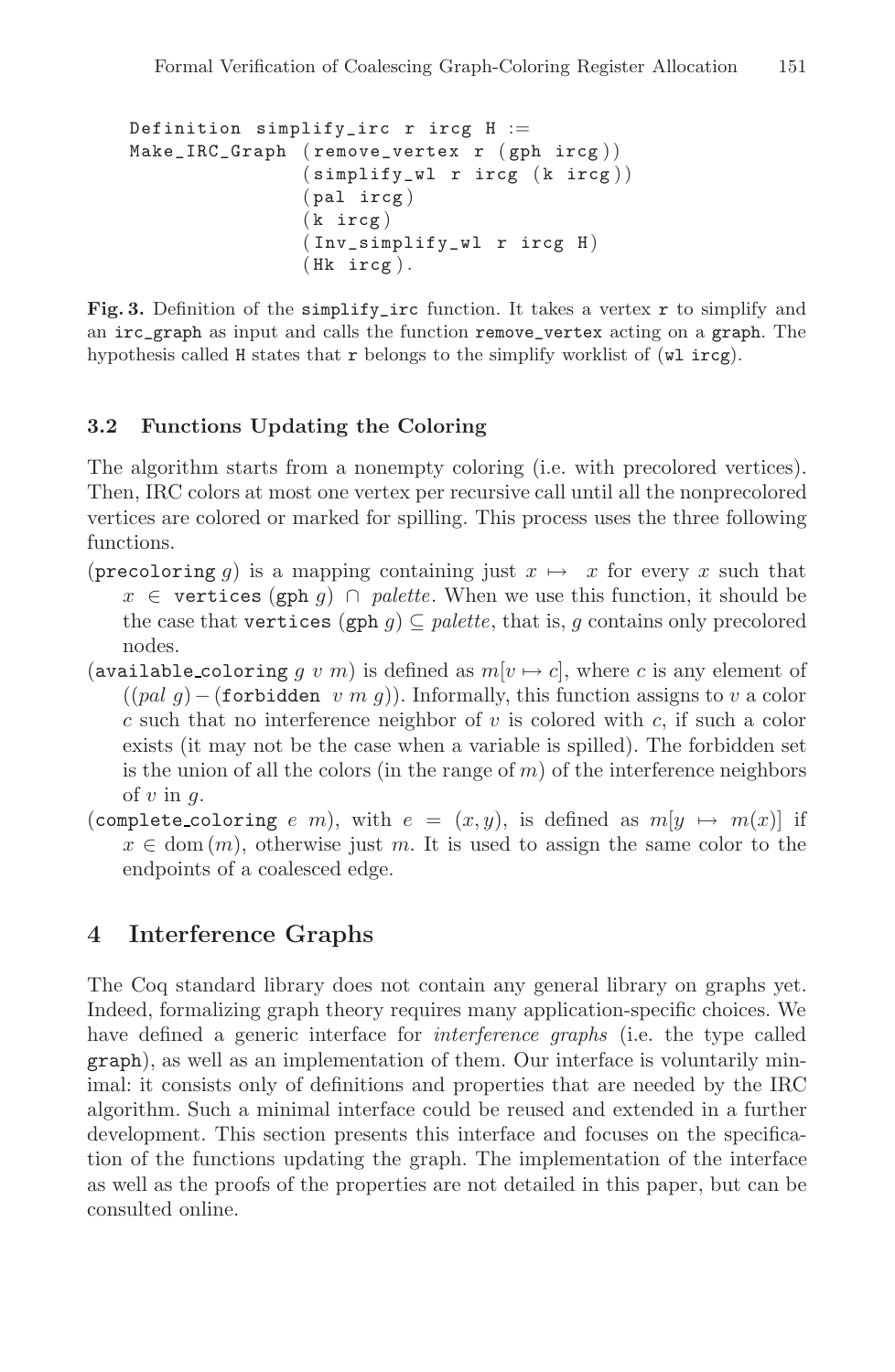#### 4.1 Vertices and Edges

An interference graph is a graph with two kinds of edges. Thus, we have chosen to describe interference graphs as a set of vertices and two sets of edges, since this representation is very expressive and is commonly used in graph theory. However, these sets are only used for the specification. The underlying implementation of our interface uses adjacency maps. Both vertices and edges are required to be ordered types in order to use efficient data structures of the Coq standard library.

The type of edges generalizes interference and preference edges. The edges are classically specified as triples  $(v_1, v_2, w)$  where  $v_1$  and  $v_2$  are the extremities of the edge, and  $w$  is the optional weight of the edge. For convenience, weights will be omitted when they do not matter. In addition, edges are provided with accessors to their first endpoint (fst end), their second endpoint (snd end) and their weight ( $get-weight$ ). We also define that an edge  $e$  is incident to a vertex  $v$  iff  $v$  is an endpoint of  $e$ :

$$
\mathtt{incident}\; e\, v =_{\mathrm{def}} \mathtt{fst\_end}\; e = v \;\vee\; \mathtt{snd\_end}\; e = v
$$

The two kinds of edges can be discriminated by their weight : interference edges are unweighted edges, their weight is  $\emptyset$ , preference edges are weighted edges, their weight is  $|x|$ . Moreover, two predicates pref edge and interf edge are used to specify whether an edge is a preference edge or an interference edge, and a predicate same type which holds for two edges iff they are of the same type. We also define an equality over edges (denoted by  $=$ ) as the commutative equality of their endpoints, and the equality of their weight.

Interference graphs are updated through accessors (to vertices and edges) and predicates that test the belonging of a vertex or an edge to the graph. More precisely:

- V  $g$  is the set of vertices of  $g$ .
- IE q is the set of interference edges of q.
- PE  $q$  is the set of preference edges of the  $q$ .
- $v_1 \in v_1$  g holds iff the vertex  $v_1$  belongs to g.
- $− e_1 ⊕_1 ∈_e g$  holds iff the edge  $e_1$  belongs to g.

From this basis we derive two other key predicates, representing neighborhood relations.

- interfere  $x \, y \, g =_{\text{def}} (x, y, \emptyset) \in_e g$
- prefere x y g =<sub>def</sub> ∃w,  $(x, y, |w|) \in_e g$

#### 4.2 Properties of Interference Graphs

An interference graph  $g$  must be a simple graph, that is, there is at most one edge between each pair of vertices. This is not restrictive and avoids conflicts between preference and interference edges. Indeed, two edges of the same type linking the same vertices are equivalent to one edge of this type, and two edges of different types linking the same vertices are equivalent to an interference edge. Formally specifying this property requires some intermediate definitions.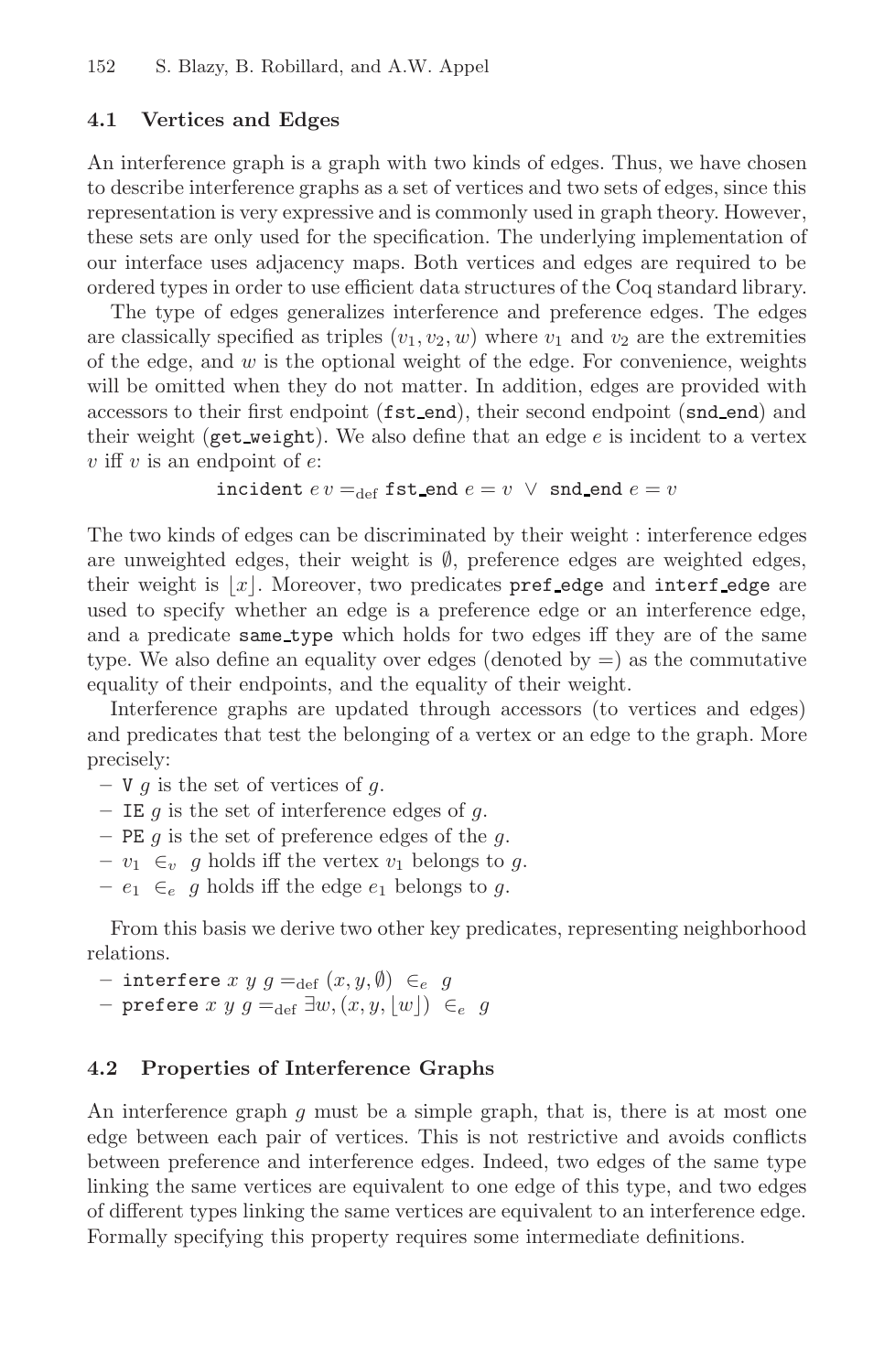We define an equivalence (denoted by  $\simeq$ ) between edges that does not take weights into account.

 $e \ \simeq \ e' =_{\mathrm{def}} (\mathtt{fst\_end}\ e = \mathtt{fst\_end}\ e' \ \land \ \mathtt{snd\_end}\ e = \mathtt{snd\_end}\ e') \ \lor$  $(\texttt{fst\_end}~e = \texttt{snd\_end}~e' \ \wedge \ \texttt{snd\_end}~e' )$ 

In a simple graph, this equivalence implies equality.

**Theorem 1.** If  $e_1 \in_e g \land e_2 \in_e g \land e_1 \simeq e_2$ , then  $e_1 = e_2$ .

An interference graph must be loop-free: no edge goes from a vertex to itself. **Theorem 2.** If  $e_1 \n\in e_1$  a, then first end  $e_1 \neq$  snd end  $e_1$ .

The endpoints of any edge of  $g$  must belong to  $g$ .

Theorem 3. If  $e_1 \n\in_e g$ , then (fst\_end  $e_1$ )  $\in_v g \wedge$  (snd\_end  $e_1$ )  $\in_v g$ .

#### 4.3 Specification of the remove vertex Function

We characterize  $g'$  = remove vertex  $vg$  with the three following properties. (RM1)  $Vg' = (Vg) - \{v\}$ (RM2) precolored  $g' = (precolored g) - \{v\}$ (RM3)  $e_1 \in_e g' \Leftrightarrow (e_1 \in_e g \wedge \neg \text{incident } e_1 v)$ 

#### 4.4 Specification of the delete preference edges Function

Given  $g'$  = delete preference edges v, all the preference edges incident to v in  $g$  are deleted in  $g'$ . We axiomatize this function as follows.

(DP1)  $Vg' = Vg$ (DP2) precolored  $g'$  = precolored  $g$ (DP3) IE  $g' = \text{IE } g$ (DP4) PE  $g' = PE \ g - \{e \mid \text{incident } e v\}$ 

#### 4.5 Specification of the merge Function

The hardest function of the interface to specify is the merge function. Given an edge  $e = (x, y)$  of g, (merge eg) yields the graph g' such that x and y have been merged into a single vertex. This operation requires to define the redirection of an edge. Intuitively, when an edge is merged, it is transformed into its redirection in  $g'$ .

Let  $e' = (a, b)$  be an edge. The redirection of  $e'$  from c to d (denoted by  $e'_{[c \to d]}$ ) is the edge such that each occurrence of  $c$  in the endpoints of  $e'$  is replaced with d. We do not consider the case where  $e' = (c, c)$  since, interference graphs are loop-free.  $e'_{[c \to d]}$  is defined as follows.

1.  $(a, b)_{[a \rightarrow d]} = \text{def}(d, b)$  if  $a \neq b$ 2.  $(a, b)_{[b \rightarrow d]} =_{def} (a, d)$  if  $a \neq b$ 3.  $(a, b)_{[c \to d]} = \text{def } (a, b)$  if  $a \neq c \land b \neq c$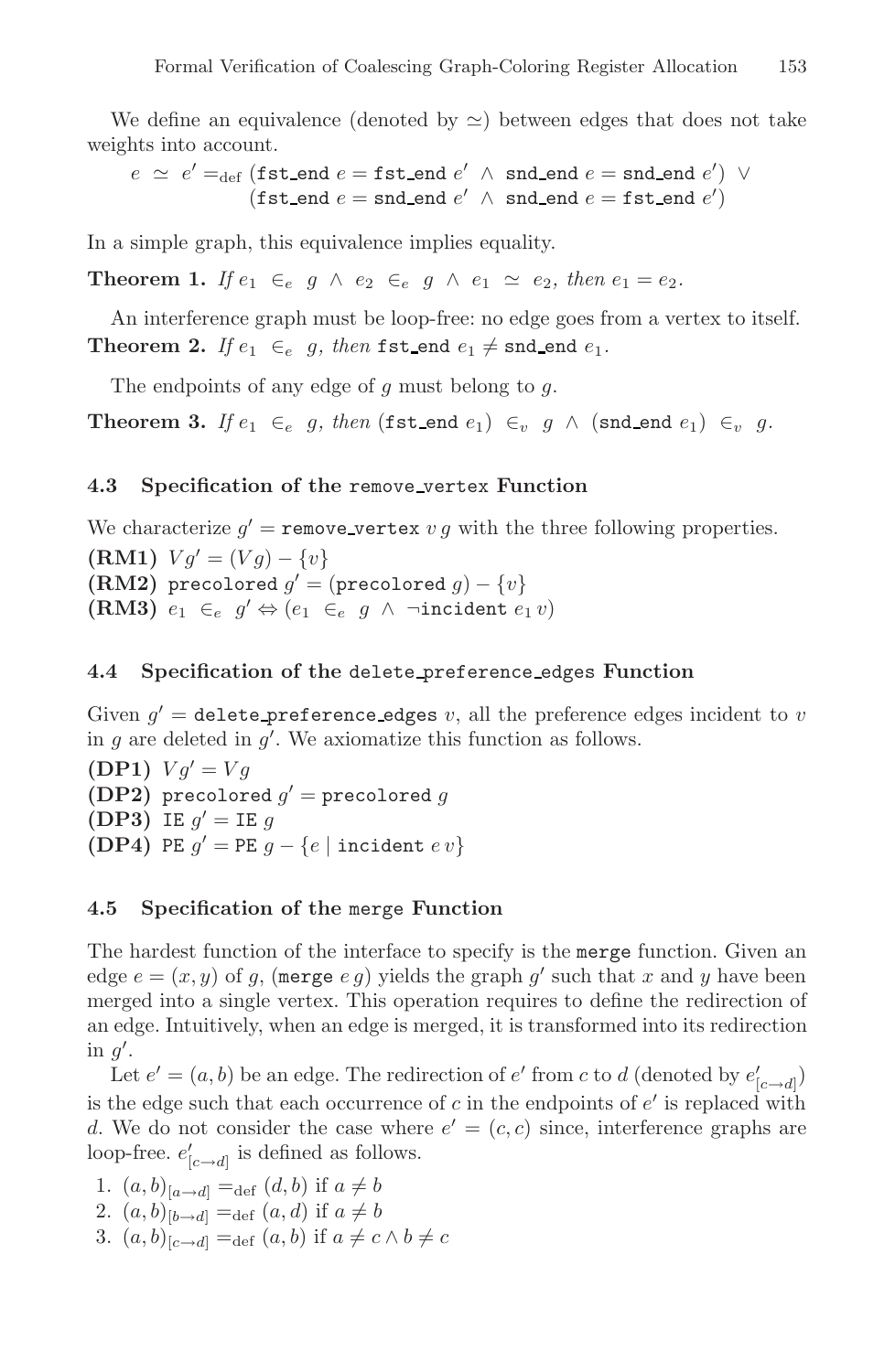For  $g'$  = merge  $(x, y)$  g, we consider that x is the merged vertex. Thus, the vertices of  $g'$  are those of  $g$  minus  $y$ . Any interference edge  $e$  of  $g$  is transformed into the edge  $e_{[y\rightarrow x]}$  in g'. Any preference edge e of g is transformed into the edge  $e_{[y\rightarrow x]}$  in  $g'$  if the extremities of  $e_{[y\rightarrow x]}$  are not linked with an interference edge in  $g'$ . The merge function is axiomatized as follows.

(ME1)  $Vq' = (Vq) - \{y\}$ (ME2) precolored  $g' = (precolored g) - \{y\}$ (ME3) If  $e' \in (IE g)$ , then  $e'_{[y \to x]} \in (IE g')$ . (ME4) If  $e' \in (\texttt{PE}\ g) \land \neg \texttt{interface}$  (fst\_end  $e'_{[y \to x]}) (\texttt{snd}\ e'_{[y \to x]})\ g' \land e \neq 0$  $e',$  then prefere (fst\_end  $e'_{[y \to x]})$  (snd\_end  $e'_{[y \to x]})\, g'.$ (ME5) If  $e' \in_{e} g'$ , then  $\exists e'' \in_{e} g$  such that  $e' \simeq e''_{[y \to x]} \wedge (\text{same_type e}' e'')$ .

This specification of merge is under restrictive since there is no constraint on weights. It simplifies both the specification and the implementation of merge. It allows the user not to take care about possible weights of preference edges.

#### 4.6 Basic Interference Graph Functions

The specification of IRC also requires a few other functions and predicates, that are used for instance to determine the neighbors of a vertex.

The interference (resp. preference) neighborhood of a vertex  $v$  in a graph  $g$ , denoted by  $N(v, g)$  (resp.  $N_p(v, g)$ ) is the set containing the vertices x such that there exists an interference edge (resp. a preference edge) between  $v$  and  $x$ .

$$
x \in N(v, g) =_{\text{def}} \text{interface } x \text{ v } g
$$

$$
x\in N_p(v,g) =_{\text{def}} \text{prefere } x \text{ v } g
$$

The interference (resp. preference) degree of a vertex  $v$  in a graph  $g$ , denoted by  $\delta(v, g)$  (resp.  $\delta_p(v, g)$ ), is the cardinality of  $N(v, g)$  (resp.  $N_p(v, g)$ ).

 $\delta(v, q) =_{\text{def}} \text{card}(N(v, q))$ 

$$
\delta_p(v,g) =_{\text{def}} \text{card}(N_p(v,g))
$$

The IRC algorithm heavily relies on move-relationship and interference degrees of the vertices. Hence, we have to define move-related and low-degree vertices. Both of them are defined as functions yielding booleans, in order to be computable.

A vertex v is move related in a graph g iff the preference neighborhood of v in  $q$  is not empty.

$$
\texttt{move\_related}\; g\, v =_{\text{def}} \neg \; \texttt{is\_empty}\; N_p(v,g)
$$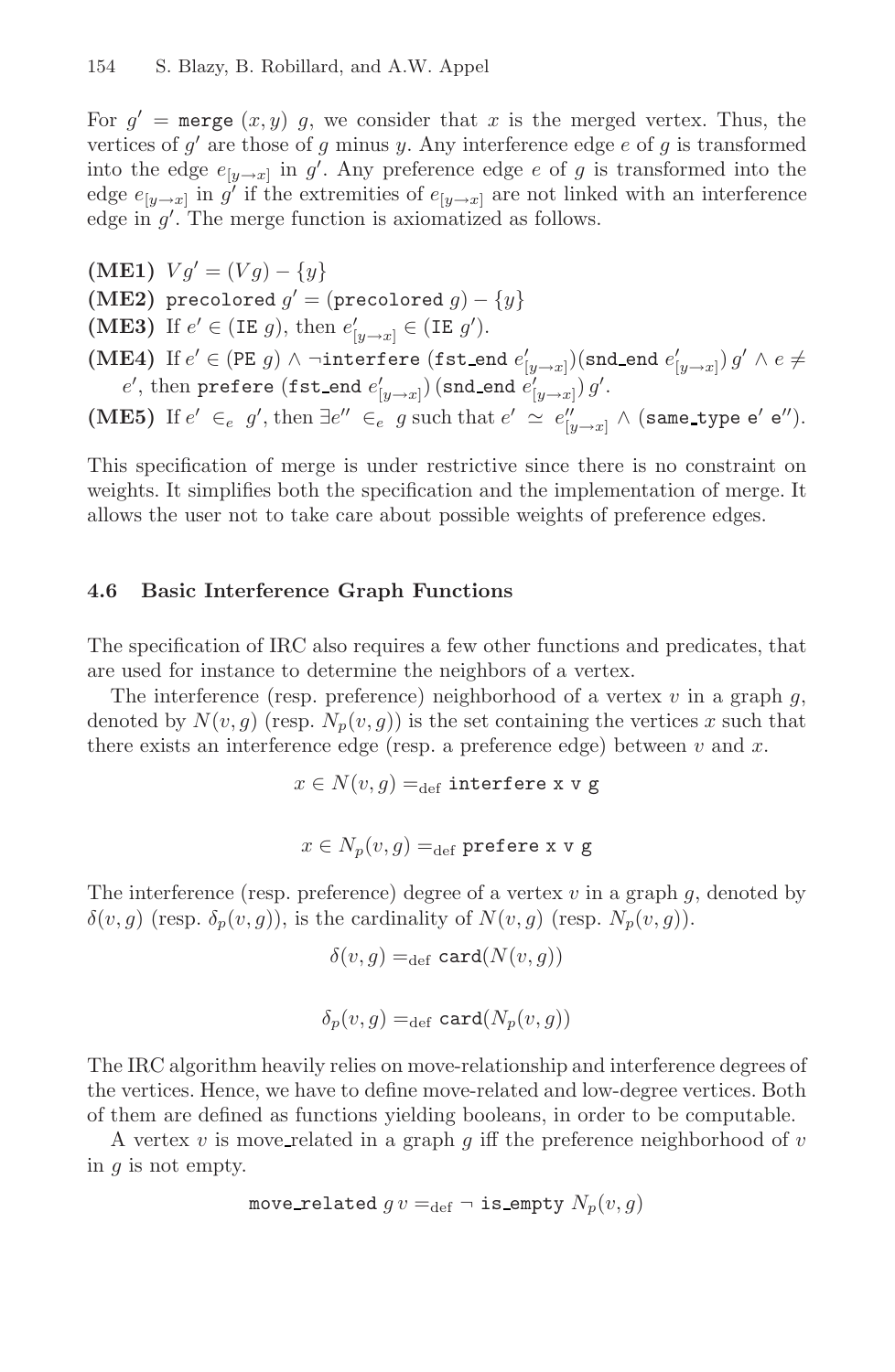A vertex  $v$  is of low-degree in a graph  $q$  if its interference degree is strictly lower than K.

has low degree  $g K v =_{def} \delta(v, g) < K$ 

## 5 Incremental Update of Worklists

The core of the IRC algorithm is the incremental update of the worklists and the preservation of the associated invariant. Our IRC algorithm handles the worklists efficiently and updates, for each recursive call, the minimal sets of vertices that must be updated. Due to a lack of space, only the main properties are given in this paper. For each kind of update (vertex removal, coalescing of vertices, and deletion of a preference edge), this section details the main lemmas that are required to prove that the WL\_invariant holds on the updated graph and worklists.

This section only provides the key lemmas sketching in which conditions vertices have to be moved from a worklist to another one (i.e. how move-related and low-degree vertices evolve through the updates and the way the worklists have to be updated).

#### 5.1 Vertex Removal

Removing a vertex generalizes both simplification and spill. Given a vertex  $v$ and a graph g, the following properties hold for  $g' = \texttt{remove\_vertex} \ v \ g$ .

**Theorem 4.** Any nonmove-related vertex  $x \neq v$  of g is also nonmove-related in  $g'$ .

**Theorem 5.** Any move-related vertex  $x \neq v$  of g is nonmove-related in g' iff  $x \in N_p(v, g) \land \delta_p(x, g) = 1.$ 

**Theorem 6.** Any low-degree vertex  $x \neq v$  of g is also a low-degree vertex of g'.

**Theorem 7.** Any high-degree vertex  $x \neq v$  of g is of low-degree in g' iff  $x \in N(v, g) \land \delta(x, g) = K.$ 

Let  $wl =$  (spillWL, freezeWL, simplifyWL, movesWL) such that the invariant (WL invariant g palette wl) holds. We denote by  $IN(v, g)$  the set of nonprecolored interference neighbors of v in g having an interference degree equal to  $K$ . These vertices are of high-degree in  $g$  and will be of low-degree in  $g'$ . Thus, we need to know if they will be move-related of not in  $g'$  to classify them in the appropriate worklist. To that purpose,  $IN_{mr}(v, q)$  and  $IN_{mm}(v, q)$  are respectively defined as the set of move-related vertices of  $IN(v, g)$  in g and of nonmove-related vertices of  $IN(v, g)$  in g. Similarly, we denote by  $PN(v, g)$  the set of nonprecolored, low-degree preference neighbors of  $v$  in  $g$  having a preference degree equal to 1 in g. These low-degree vertices will not be move-related anymore and have to be moved from the freeze worklist to the simplify one.

Let  $wl' =$  (spillWL', freezeWL', simplifyWL', movesWL') the four worklists that result from the following updates of wl.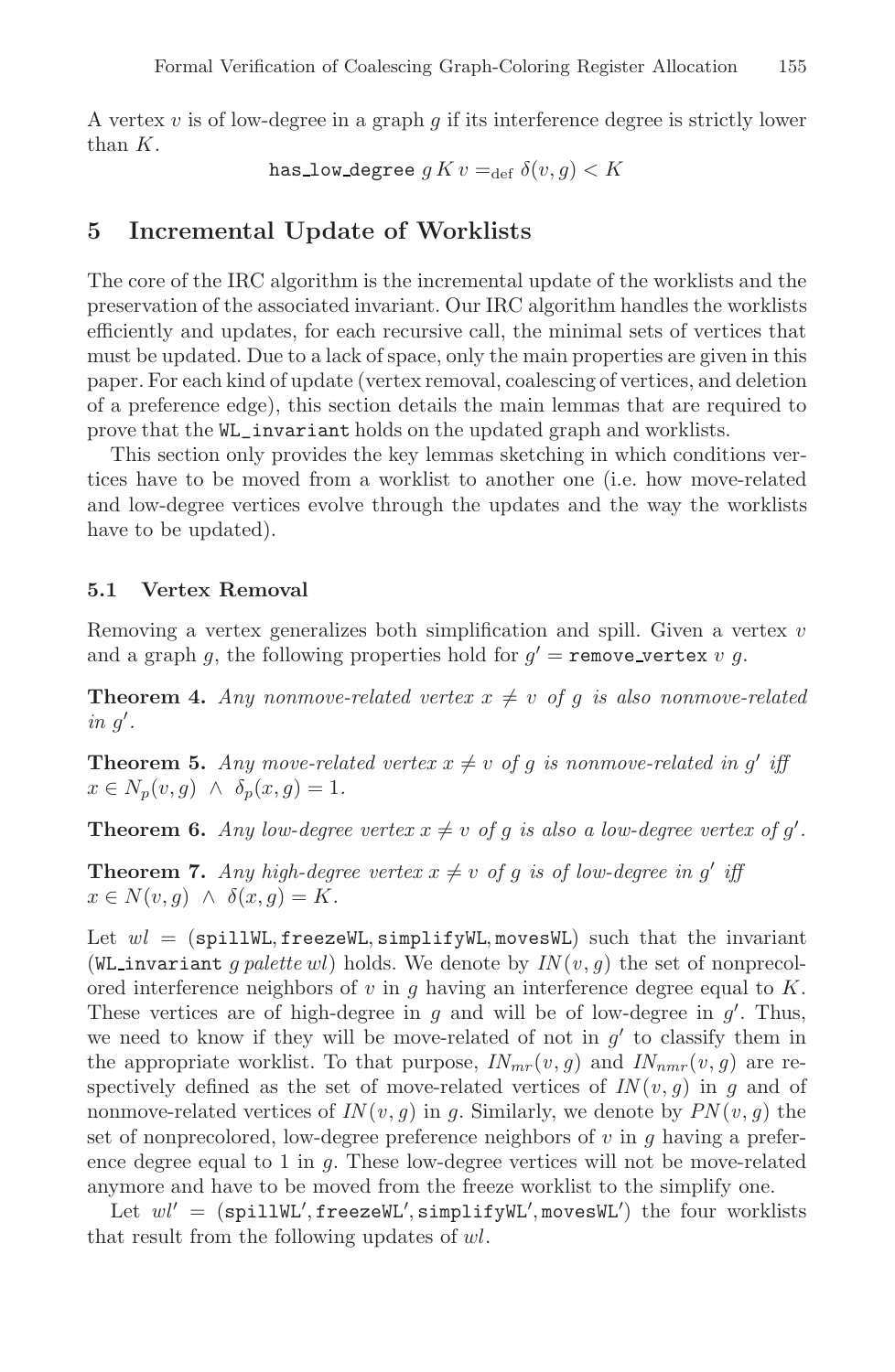- 1. Vertices of  $IN(v, q)$  are removed from spillWL, with  $IN(v, q)$  defined as follows.  $IN(v, g) =_{def} \{x \in N(v, g) \mid x \notin \text{precolored}(g) \land \delta(x, g) = K\}.$
- 2. Vertices of  $IN_{mr}$  are added to freezeWL, with  $IN_{mr}$  defined as follows.  $IN_{mr}(v, g) =_{\text{def}} \{x \in IN(v, g) \mid \text{move related } g x\}$
- 3. Vertices of  $IN_{nmr}$  are added to simplifyWL, with  $IN_{nmr}$  defined as follows.  $IN_{nmr}(v, g) =_{\text{def}} \{x \in IN(v, g) \mid \neg \text{ move related } g x\}$
- <span id="page-12-0"></span>4. Vertices of  $PN(v, g)$  are removed from the freeze worklist resulting from 2 and added to the simplify worklist resulting from 3.  $PN(v, g)$  is defined as follows.

 $PN(v, g) =_{\text{def}} \{x \in N_p(v, g) \mid x \notin \text{precolored}(g) \land \delta_p(x, g) = 1 \land$ (has low degree  $q K x$ )}

- 5. Preference edges incident to v are removed from movesWL.
- 6. The vertex  $v$  is removed from the worklist it belongs to.

## Theorem 8. WL invariant  $g'$  palette  $wl'$ .

The accurate update of worklists for the the simplify and spill cases can be simply derived from the general theorem about vertex removal above : a spill is a vertex removal of a vertex belonging to spillWL and the simplify case is a vertex removal of a vertex v belonging to  $\text{simplify}\mathbb{U}$  (and hence such that  $PN(v, g)$  is empty by definition of simplifyWL).

## 5.2 Coalescing Two Vertices

The coalescing case is the hardest one to deal with. We consider here a graph q and an edge  $(x, y)$  to be coalesced. In other words, x and y are merged in order to assign the same color to both of them. The resulting graph is called  $g'$ . Classically, there are two coalescing criteria :

- 1. George's criterion states that x and y can be coalesced if  $N(x, v) \subseteq N(y, v)$ . This criterion is not yet implemented, but represents no real difficulty.
- 2. Briggs's criterion states that x and y can be coalesced if the vertex resulting from the merge has less than K high-degree neighbors, that is card $(N(x, g) \cup$  $N(y, g)$   $\cap$  H  $\lt$  K, where H is the set of high-degree vertices of g. This criterion is simpler and performs usually as well as the previous one.

The proof of correctness of the algorithm only requires that the vertices to be merged are not both precolored. The other conditions only ensure the conservability of the coalescing, that is  $g'$  remains K-colorable if  $g$  is K-colorable. Intuitively, the vertices to be updated in the worklists are the neighbors of the coalesced edge endpoints. Actually, only a small subset of them needs to be updated.

Let  $e = (x, y)$  and  $g' = \text{merge } e \ g$ . The key lemmas are the following.

**Theorem 9.** Any nonmove-related vertex of  $g$  is also nonmove-related in  $g'$ .

**Theorem 10.** Any move-related vertex v different from x and y is nonmoverelated in g' iff  $v \in (N_p(x,g) \cap N(y,g)) \cup (N_p(y,g) \cap N(x,g)) \land \delta_p(v,g) = 1.$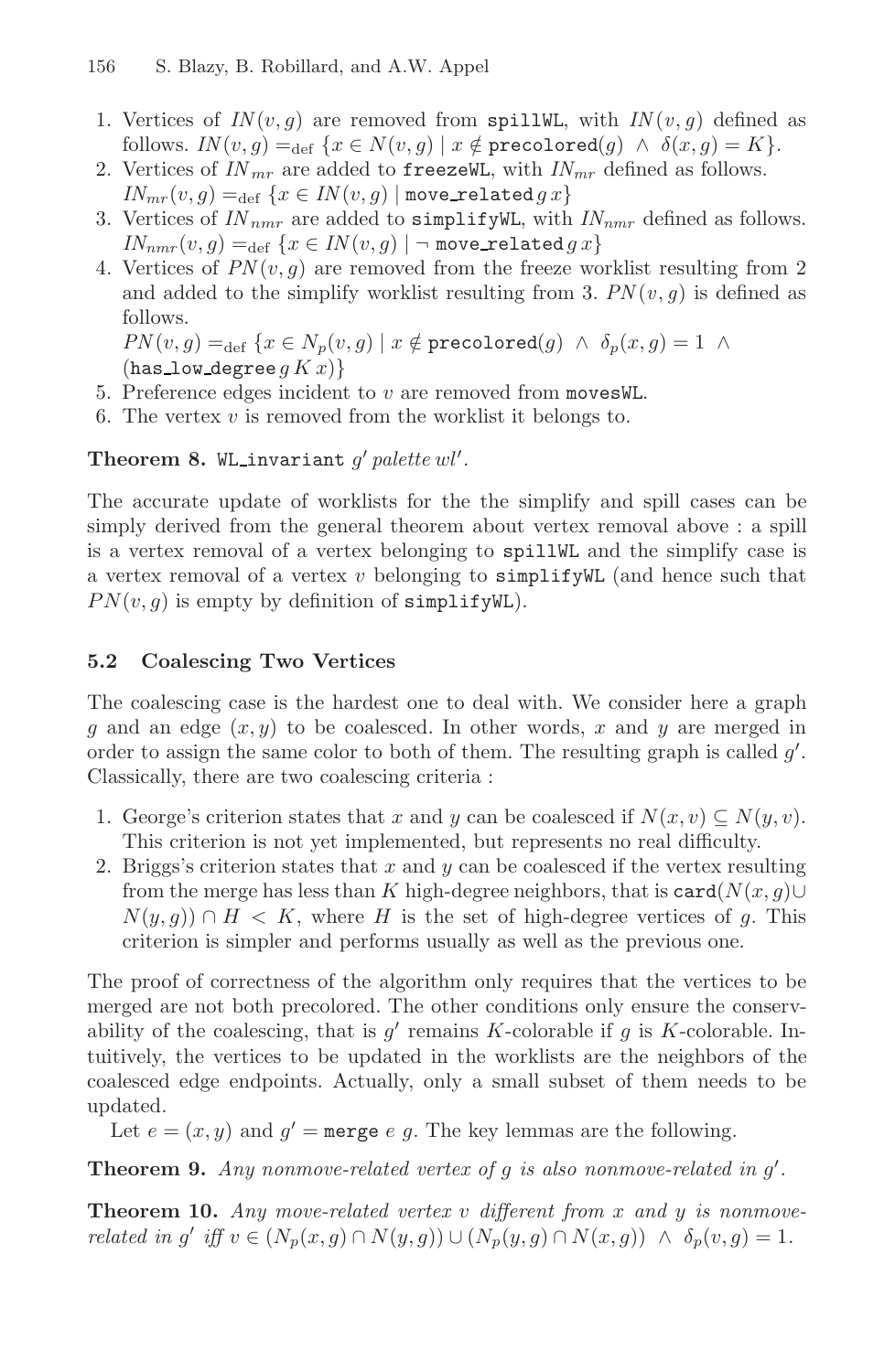**Theorem 11.** Any low-degree vertex v different from x and y of q is also a low-degree vertex of  $g'$ .

**Theorem 12.** Any high-degree vertex v different from x and y of q is of lowdegree in g' iff  $v \in N(x,g) \cap N(y,g) \land \delta(v,g) = K$ .

Let  $wl =$  (spillWL, freezeWL, simplifyWL, movesWL) such that the invariant (WL invariant  $g$  palette wl) holds. We introduce notations that are similar to those defined in the previous section. We denote by  $L(x, y, g)$  the set of nonprecolored interference neighbors of both  $x$  and  $y$  having an interference degree equal to K in g. These high-degree vertices of g will be low-degree vertices of  $g'$ . We reason as in the vertex removal case and respectively define  $L_{mr}(x, y, q)$  and  $L_{nmr}(x, y, g)$  as the set of move-related vertices of  $L(x, y, g)$  and of nonmoverelated vertices of  $L(x, y, g)$ . Last, we denote by  $M(x, y, g)$  the set of nonprecolored low-degree vertices of  $(N(x, g) \cap N_p(y, g)) \cup (N_p(x, g) \cap N(y, g))$  having a preference degree equal to  $1$  in  $g$ . These vertices will not be move-related anymore and have to be transfered to the simplify worklist.

Let  $wl' =$  (spillWL', freezeWL', simplifyWL', movesWL') the four worklists that result from the following updates of wl.

- 1. Vertices of  $L(x, y, g)$  are removed from spillWL, with  $L(x, y, g)$  defined as follows.  $L(x, y, g) =_{def} IN(x, g) \cap IN(y, g)$ .
- 2. Vertices of  $M(x, y, q)$  are removed from freezeWL, with  $M(x, y, q)$  defined as follows.  $M(x, y, q) =_{def} \{x \in (N(x, q) \cap N_p(y, q)) \cup (N_p(x, q) \cap N(y, q))\}\$  $x \notin \text{precolored}(g) \ \wedge \ \delta_p(x,g) = 1 \ \wedge \ \text{(has low-degree } g \, K \, x) \}.$
- 3. Vertices of  $L_{mr}(x, y, g)$  are added to the freeze worklist resulting from 2, with  $L_{mr}(x, y, q)$  defined as follows.

 $L_{mr}(x, y, g) =_{\text{def}} \{x \in L(x, y, g) \mid \text{move-related } g x\}.$ 

4. Vertices of  $L_{nmr}(x, y, g)$  and  $M(x, y, g)$  are added to the simplify worklist resulting from 1, where  $L_{nmr}$  is defined as follows.

 $L_{nmr}(x, y, g) =_{\text{def}} \{x \in L(x, y, g) \mid \neg \text{move related } g x\}$ 

- 5. For every vertex v of  $N_p(x, g) \cap N(y, g)$  the preference edge  $(v, x)$  is removed from movesWL.
- 6. For every vertex v of  $N_p(y, g) N(x, g)$  a preference edge  $(v, x)$  is added to the move worklist resulting from 5.
- <span id="page-13-0"></span>7. Every preference edge incident to  $y$  is removed from the move worklist resulting from 6.
- 8. If  $x$  is not precolored,  $x$  is classified in the appropriate worklist, depending on its preference and interference degrees.
- 9. x (and similarly  $y$ ) is removed from the spill worklist resulting from 1 if it is of high-degree in  $q$  or from the freeze worklist resulting from 3 if it is of low-degree in  $g$ .

Theorem 13. WL invariant  $g'$  palette  $wl'$ .

### 5.3 Deletion of Preference Edges

Let  $g'$  = delete preference edges v g. The key lemmas are the following.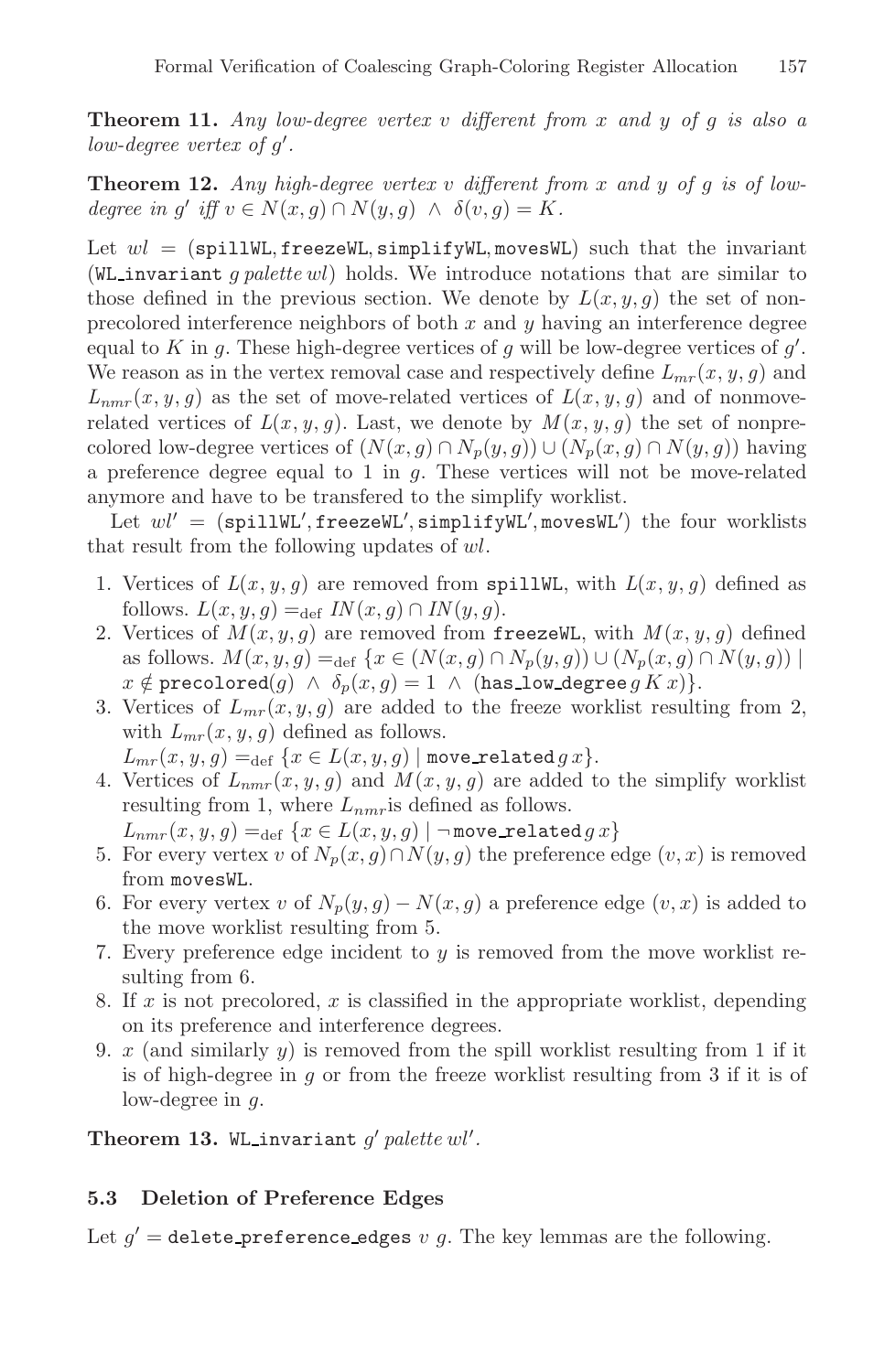**Theorem 14.** Any nonmove-related vertex of  $g$  is also nonmove-related in  $g'$ .

**Theorem 15.** Any move-related vertex  $x \neq v$  of g is nonmove-related in g' iff  $x \in N_p(v, g) \land \delta_p(x, g) = 1.$ 

**Theorem 16.** Any vertex is of low-degree in  $g'$  iff it is of low-degree in  $g$ .

Let  $wl =$  (spillWL, freezeWL, simplifyWL, movesWL) such that the invariant (WL invariant g palette wl) holds. We denote by  $D$  the set of nonprecolored preference neighbors of v having a degree equal to 1 in q, that are also lowdegree vertices. These vertices have to be moved from the freeze worklist to the simplify one. D is formally defined as follows.

<span id="page-14-0"></span> $D(v, g) =_{\text{def}} \{x \in N_p(v, g) \mid x \notin \text{precolored}(g) \; \wedge \; \delta_p(x, g) = 1\}$  $\wedge$  has low degree  $g K x$ }

Let  $wl' = (splitWL', freezeWL', simplifyWL', movesWL')$  the four worklists that result from the following updates of  $wl$  and  $g'$  the updated graph.

- 1. The vertex  $v$  is removed from freezeWL and added to simplifyWL.
- 2. Vertices of D are removed from the freeze worklist resulting from 1.
- 3. Vertices of D are added to the simplify worklist resulting from 1.
- 4. Preference edges incident to v are removed from movesWL.

Theorem 17. WL invariant  $g'$  palette  $wl'$ .

## 6 Termination Proof

When looking at the IRC algorithm, it is not straightforward to realize that it terminates. Thus, we have proved the termination of IRC. As 1) IRC is not structurally recursive (there is no argument that decreases along the recursive calls) and 2) we aim at extracting automatically a Caml code from our IRC algorithm, a termination proof is required by Coq.

Our termination argument is a linear measure that gives an accurate bound of the number of recursive calls. Our bound is  $\mathcal{B}(g) = (2 \times n(g)) - p(g)$  where  $n(g)$ is the number of nonprecolored vertices of the graph  $q$ , and  $p(q)$  is the number of nonprecolored, low-degree, nonmove-related vertices of the graph g.  $p(g)$  can also be seen as the number of candidates to the simplification in  $g$ . The proof that  $\mathcal{B}(q)$  decreases at each recursive call heavily relies on the theorems 4 to 17 related to the update of the worklists. The termination proof also ensures that the number of calls to IRC is linear in the size of the graph.

**Theorem 18.** Let v be a nonprecolored vertex of g and  $g'$  = remove vertex vg. Then,  $\mathcal{B}(g') < \mathcal{B}(g)$ .

Proof. First, we show that  $n(g') = n(g) - 1$ . This proof is trivial, since the vertices of g are the same as the vertices of  $g'$ , minus v (which is nonprecolored). Second, we show that  $p(g) \leq p(g') + 1$ . Indeed, according to theorem [8,](#page-12-0) the number of candidates for the simplification cannot decrease by more than 1.  $Thus, 2n(g') - p(g') < 2n(g) - p(g).$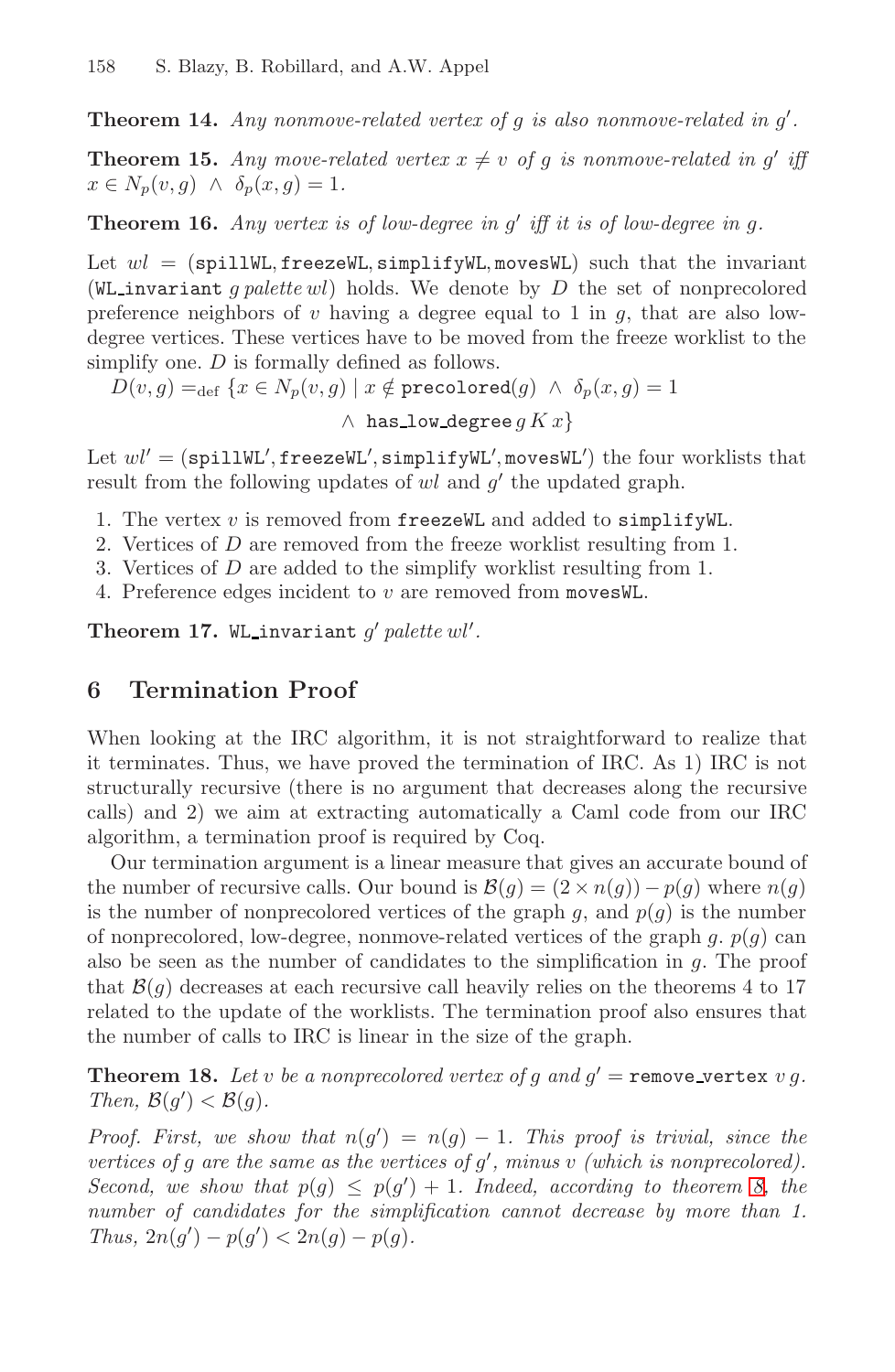**Theorem 19.** Let  $e$  be a coalescible edge of  $g$  and  $g'$  the graph resulting from the coalescing of e in g. Then,  $\mathcal{B}(g') < \mathcal{B}(g)$ .

Proof. First, we show that  $n(g') = n(g) - 1$ . This proof is trivial, since the vertices of  $g$  are the same as the vertices of  $g'$ , minus the second endpoint of  $e$ (which is nonprecolored). Second, we show that  $p(g) \leq p(g')$ . This proof is trivial too, since, according to theorem [13,](#page-13-0) the simplify worklist can only grow during the coalescing. Hence we obtain  $\mathcal{B}(g') < \mathcal{B}(g)$ .

**Theorem 20.** Let  $v$  be a freeze candidate to  $g$  and  $g'$  the graph resulting from the freeze of v in g. Then,  $\mathcal{B}(g') < \mathcal{B}(g)$ .

Proof. First, we show that  $n(g') = n(g)$ . This proof is trivial, since the vertices of g are the same as the vertices of g'. Second, we show that  $p(g) \leq p(g')$ . This proof is trivial too, since, according to theorem [17,](#page-14-0) the simplify worklist can only grow during the freeze. Hence we obtain  $\mathcal{B}(g') < \mathcal{B}(g)$ .

**Theorem 21.** If IRC g calls recursively IRC  $g'$ , then  $\mathcal{B}(g') < \mathcal{B}(g)$ . Consequently, the number of recursive calls of IRC g is bounded by  $\mathcal{B}(g)$  and IRC g terminates.

Proof. The proof is done by induction on the recursive calls. Each case is discharged thanks to one of the above lemmas.

## 7 Soundness

A coloring, w.r.t. a palette maps vertices to colors such that 1) two vertices linked with an interference edge have different colors, 2) any vertex to which a color is assigned belongs to the graph, and 3) any assigned color belongs to palette. A coloring is a partial mapping since the variables that are spilled are not colored.

A coloring of an interference graph q w.r.t a palette palette is a function  $f$ from Vertex.t to option Vertex.t such that :

(C1).  $\forall e = (x, y) \in \text{IE}(g), f(x) \neq f(y)$ (C2).  $\forall x, f(x) = |y| \Rightarrow x \in V(g)$ (C3).  $\forall x \in V(q)$ ,  $f(x) = |y| \Rightarrow y \in \text{valette}$ 

The soundness proof of IRC states that IRC returns a valid coloring of the graph when the precoloring of the graph (defined in section 3.2) is valid.

<span id="page-15-0"></span>**Theorem 22.** If precoloring  $(q)$  is a coloring of q w.r.t. palette, then IRC q returns a coloring of g w.r.t. palette.

Proof. The proof is done by induction on the recursive calls. There are five proof obligations to consider (one for each recursive call (PO1 to PO4), and one for the terminal call  $(PO5))^3$  $(PO5))^3$ .

<sup>3</sup> For convenience, we present the proof obligations once the irc graph record has been unfolded.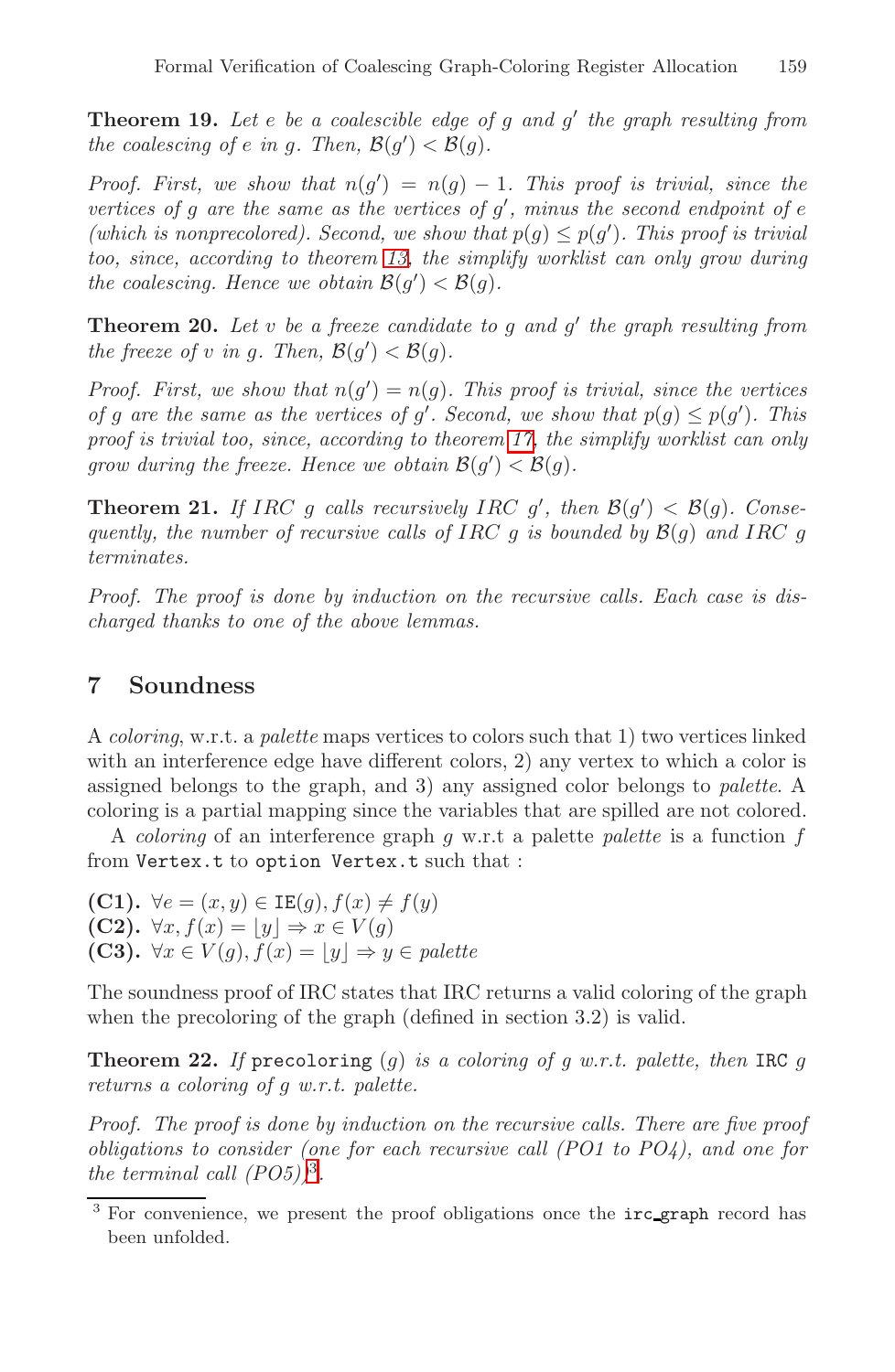- **(PO1).** If col = IRC (remove vertex r q) is a coloring of (remove vertex r q) w.r.t. palette, then (available coloring  $g r col$ ) is a coloring of  $g w.r.t.$ palette.
- **(PO2).** If col = IRC (merge e g) is a coloring of (merge e g) w.r.t. palette and e is a coalescible edge, then (complete coloring e col) is a coloring of g w.r.t. palette.
- (PO3). If  $col = \text{IRC}$  (delete preference edges r g) is a coloring of (delete preference edges  $r$  g) w.r.t. palette, then col is a coloring of g w.r.t. palette.
- (PO4). Same proof obligation as (PO1).
- **(PO5).** (precoloring q) is a coloring of q w.r.t. palette.

The proof of each of the four cases is almost straightforward using the soundness lemmas of precoloring, available coloring and complete coloring that are not detailed in this paper. The last case is true by assumption.

## 8 Experimental Evaluation

The source code of IRC is 600 lines of Coq functions and definitions. 1000 lines of Coq define generic data structures (and modules) that are not used directly by IRC. The whole proof represents approximately 4800 lines of Coq statements and proof scripts (excluding comments and blank lines), including 3300 lines

<span id="page-16-0"></span>

| benchmark         |                |     | graphs variables interferences | preferences |
|-------------------|----------------|-----|--------------------------------|-------------|
| AES cipher        | $\overline{7}$ | 113 | 586                            | 166         |
| Almabench         | 10             | 53  | 310                            | 22          |
| Binary trees      | 6              | 23  | 42                             | 14          |
| Fannkuch          | $\overline{2}$ | 50  | 332                            | 27          |
| <b>FFT</b>        | 4              | 72  | 391                            | 37          |
| Fibonacci         | $\overline{2}$ | 17  | 18                             | 9           |
| Integral          | $\overline{7}$ | 12  | 12                             | 5           |
| K-nucleotide      | 17             | 24  | 74                             | 14          |
| Lists             | 5              | 18  | 33                             | 11          |
| Mandelbrot        | $\overline{2}$ | 45  | 117                            | 17          |
| N-body            | 9              | 28  | 73                             | 10          |
| Number sieve      | $\overline{2}$ | 25  | 53                             | 12          |
| Number sieve bits | 3              | 76  | 58                             | 12          |
| Quicksort         | 3              | 28  | 116                            | 16          |
| SHA1 hash         | 8              | 34  | 107                            | 15          |
| Spectral test     | 9              | 14  | 35                             | 6           |
| Virtual machine   | $\overline{2}$ | 73  | 214                            | 38          |
| Arithmetic coding | 37             | 31  | 85                             | 15          |
| Lempel-Ziv-Welch  | 32             | 32  | 127                            | 16          |
| Lempel-Ziv        | 33             | 29  | 92                             | 15          |

Fig. 4. Benchmark characteristics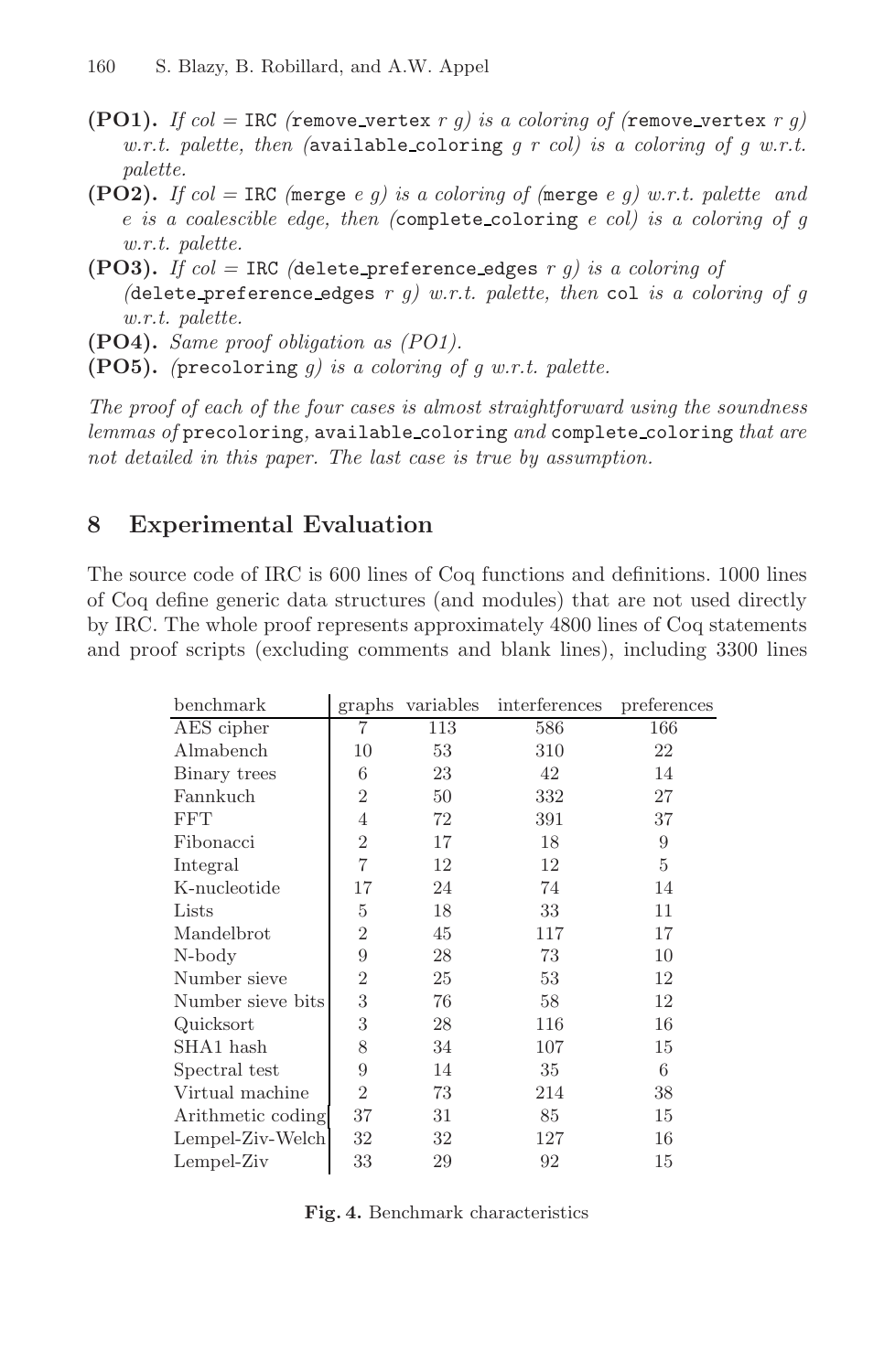

<span id="page-17-0"></span>Fig. 5. Comparison of the running times of our register allocator and the Caml one. To improve readability, results for the third column of almabench and fft are bounded by 100 though they are actually respectively 131 and 120.

(110 lemmas) for the properties of incremental update of worklists, 300 lines (17 lemmas) for the termination proof, 650 lines (22 lemmas) for the soundness proof and 550 lines (55 lemmas) for the properties of interference graphs. The proof is therefore 8 times bigger than the code it proves, which is a common ratio in the CompCert development [\[17\]](#page-20-8).

We have integrated our IRC in the CompCert compiler. Thus, we can compare our Caml implementation of IRC (that is automatically generated from our Gallina program) with the Caml imperative one of CompCert. This comparison is done on the CompCert benchmark, whose characteristics are given in Fig. [4.](#page-16-0) The test programs range from 50 to 3000 lines of C code. Classically, for each program, the compiler generates at most two graphs for each function, one for integer variables and one for float variables. IRC is applied separately to each graph. Each line of Fig. [4](#page-16-0) represents a program. The columns show the number of nonempty graphs to color, as well as the average numbers of vertices, interference edges and preference edges of these graphs.

Integrating our IRC in the CompCert compiler allows us to compare the running times of both register allocations. The results on the CompCert benchmark are shown in Fig. [5.](#page-17-0) Measurements were performed on an Apple PowerMac workstation with two 2.0 GHz PowerPC 970 processors and 6Gb of RAM, running MacOS 10.4.11. The first two columns of the histogram show the running times of both allocators in milliseconds. Our allocator does not run as fast as the imperative one : a logarithmic penalty arising from operations on data structures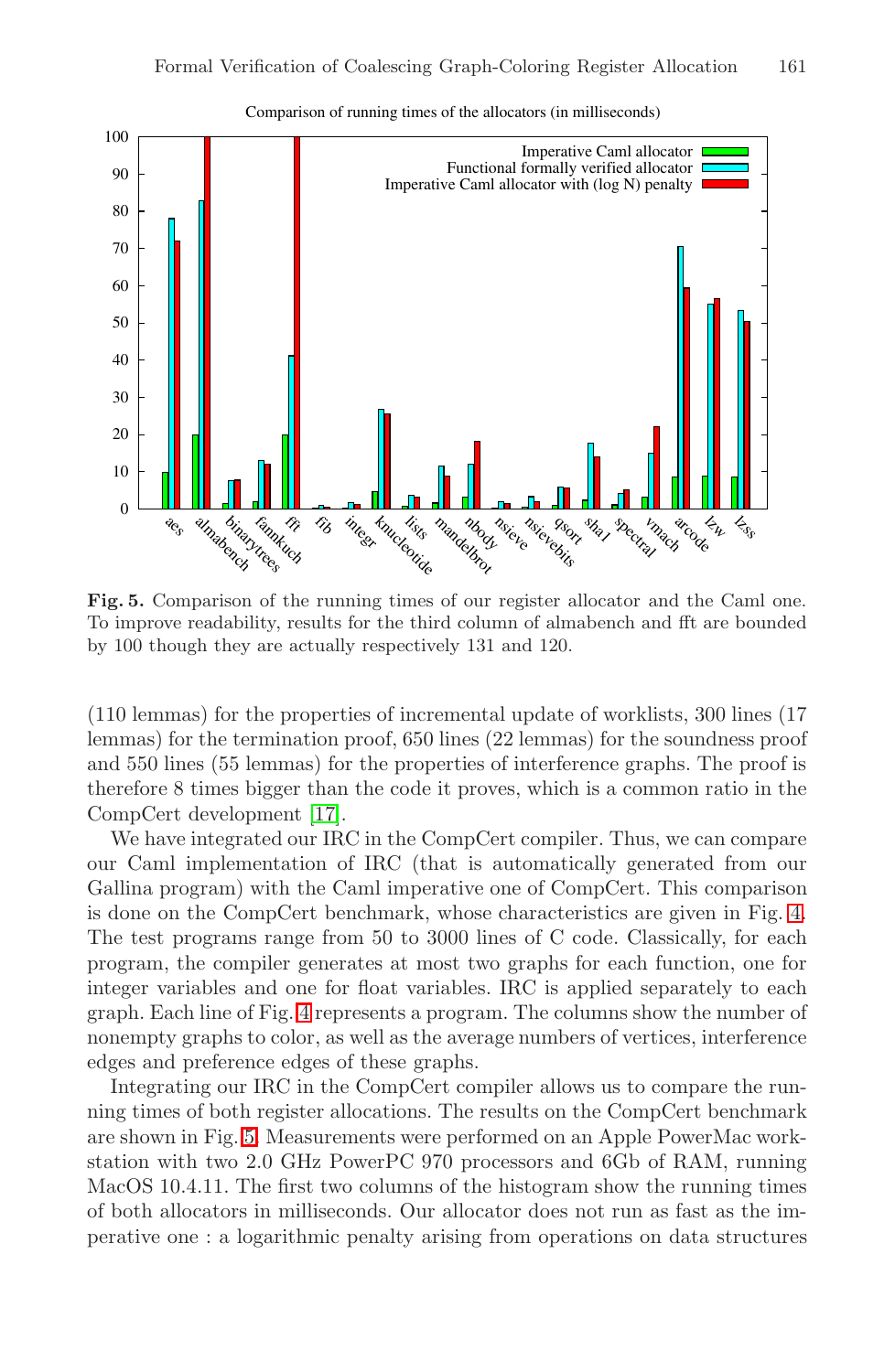occurs. However, compilation times remain good (under  $\frac{1}{10}$ s. for all the programs of the suite); the slowdown is perfectly acceptable practically.

The third column represents the virtual time obtained by adding a logarithmic penalty to the imperative allocator. In other words, the last column is  $(\log n)$ times the running time of the imperative allocator, where  $n$  is the number of vertices of the graph. This virtual measurement emulates the penalty due to logarithmic-access to data structures. It enables a qualitative comparison between our functional IRC and a standard imperative implementation. The time spent by our allocator is very close to that of the imperative implementation with a logarithmic cost factor.

Last but not least, we have compared the quality of executable code generated by both allocators. Actually, both allocators implement the same algorithm. We have measured the execution times of several executions of the test suite. The results are equivalent for each test case.

## 9 Related Work

Despite their wide use in computer science and the maturity of their theory, graphs are the subject of only a few works in the theorem-proving literature. Only a small part of graph theory has been represented in proof assistants.

A few works on graphs are devoted to the specification of graph theory basics. In 1994, Chou formalized in HOL some usual notions of graph theory [\[11\]](#page-20-13), e.g. graphs, digraphs, acyclic graphs, trees. Works of Chou were followed by formalizations of planar graphs [\[21\]](#page-20-14) and of graph search algorithms [\[22\]](#page-20-15) in HOL. In 2001, Duprat formalized the same notions as Chou and directed graphs in Coq, using inductive definitions. Unfortunately, these definitions cannot be extracted using the Coq mechanism for extraction. Hence our work does not use this library. Mizar is probably the theorem prover in which graph theory has been studied the most. It provides a large library on graphs including previous-cited basics and more elaborated formalizations as the one of chordal graphs.

Other work naturally focuses on polynomial graph problems and their algorithms. More precisely, the most studied problem is the (very classical) problem of the shortest path in a positive-weighted graph. In 1998, Paulin and Filliâtre proved Floyd's algorithm using Coq and a tool for verifying imperative programs that will become Caduceus later. To fit this tool, their algorithm is written in an imperative style where graphs are simply represented as matrices. Another algorithm for the same problem, Dijkstra's algorithm, has been formalized and proved correct in both Mizar [\[10\]](#page-20-16) and ACL2 [\[18\]](#page-20-17). Again, Mizar is in advance with the formalizations of other algorithms as the Ford-Fulkerson algorithm for flows, LexBFS for chordal graph recognition, or Prim's algorithm for minimum spanning tree. The latter algorithm has also been proved correct using B [\[1\]](#page-19-1).

Kempe proved the five-color theorem for planar graphs in 1879 using a variation of the simple algorithm described in the second paragraph of this paper. Alas, he had no mechanical proof assistant; his "proof" of the four-color theorem [\[16\]](#page-20-18) had an error that was not caught by mathematicians for 11 years. Appel and Haken proved the four-color theorem 97 years later [\[4\]](#page-20-12); this was the first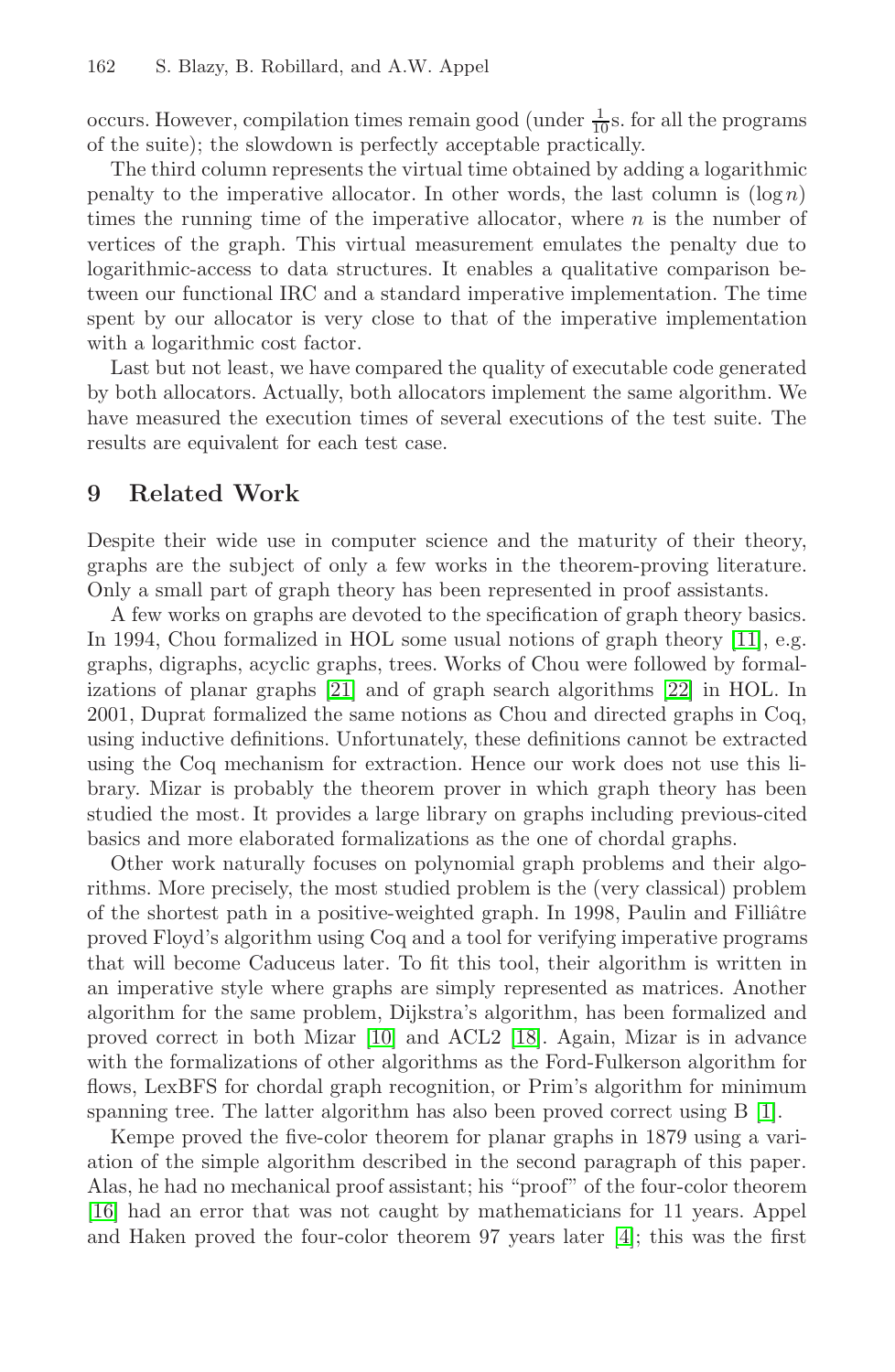use of a computer to prove a major open problem that was unsolved without mechanization. But major parts of that proof were unmechanized.

Recently, the theoretical problems of reasoning about planar graph coloring have been tackled in modern proof assistants. Bauer and Nipkow formalized undirected planar graphs and discussed a proof of the five-color theorem in Isabelle/HOL [\[5\]](#page-20-20). Gonthier and Werner produced the first fully mechanized proof of the four-color theorem, using a formalization of hypergraphs which are a generalization of graphs [\[14\]](#page-20-19). Gonthier and Werner's proof includes graph algorithms implemented in Gallina and reasoned about in Coq.

Our work is significant for many reasons. It constitutes the first machinechecked proof of a nontrivial register allocation algorithm and a reference implementation of IRC. In addition, using a functional language, such as Gallina, and a recursive definition of an algorithm, requires hard work on the termination proof. Furthermore, the algorithm we prove is an optimizing algorithm working on interference graphs. These graphs have specific properties that must be kept in mind along the specification of the algorithm. Finally, we took a special care of the algorithmic complexity of the generated code since it deals with a real and concrete problem, register allocation that has been integrated to the CompCert compiler.

## 10 Conclusion

We have presented, formalized and implemented an optimizing register allocation algorithm based on graph coloring. The specification of this algorithm raises difficult programming issues, such as the proof of termination, the specification of interference graphs, the care of algorithmic complexity and the functional translation of an imperative algorithm. In particular, we provided a very accurate way to adjust worklists incrementally, even better than the ones usually implemented. We also provided a correct reference description of IRC.

Technically, this work required the use of advanced features of the Coq system: mainly automatic generation of induction principles for non-structural recursive functions, but also dependent types for factoring development and proofs, generic modules, and efficient data structures.

<span id="page-19-1"></span>The automatic extraction of our implementation leads to a Caml code that has been embedded in CompCert and whose results are equivalent to the one of the current release version of CompCert. The execution times (of the graph coloring phase of the CompCert compiler) are competitive with the ones of the release version of CompCert. Only a very little slowdown that cannot be avoided appears, due to logarithmic data structures operations of purely functional programming.

## <span id="page-19-0"></span>References

- 1. Abrial, J.-R., Cansell, D., Méry, D.: Formal derivation of spanning trees algorithms. In: Bert, D., Bowen, J.P., King, S. (eds.) ZB 2003. LNCS, vol. 2651, pp. 457–476. Springer, Heidelberg (2003)
- 2. Appel, A.W.: Modern Compiler Implementation in ML. Cambridge University Press, Cambridge (1998)